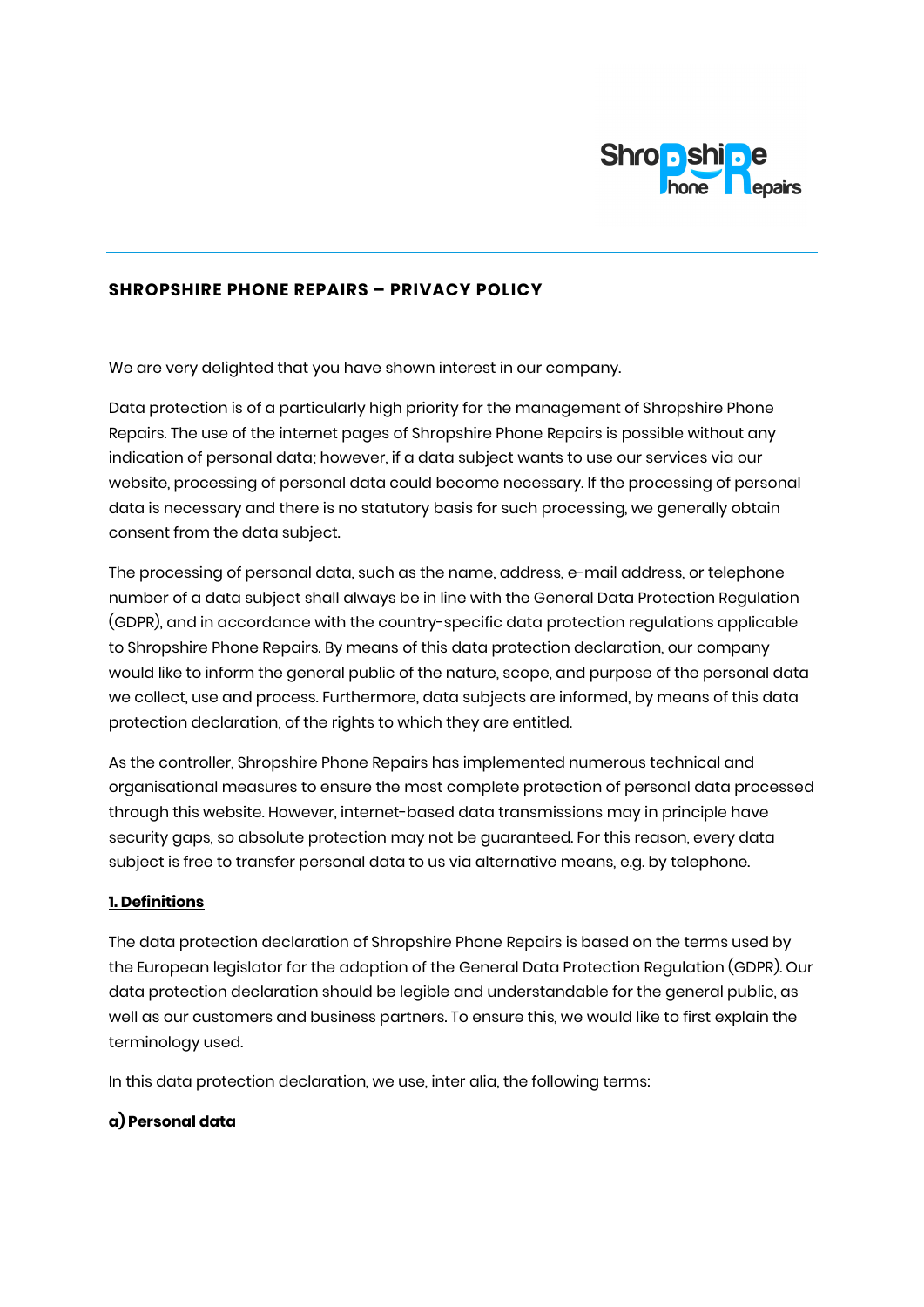

Personal data means any information relating to an identified or identifiable natural person ("data subject"). An identifiable natural person is one who can be identified, directly or indirectly, in particular by reference to an identifier such as a name, an identification number, location data, an online identifier or to one or more factors specific to the physical, physiological, genetic, mental, economic, cultural or social identity of that natural person.

# b) Data subject

Data subject is any identified or identifiable natural person, whose personal data is processed by the controller responsible for the processing.

# c) Processing

Processing is any operation or set of operations which is performed on personal data or on sets of personal data, whether or not by automated means, such as collection, recording, organisation, structuring, storage, adaptation or alteration, retrieval, consultation, use, disclosure by transmission, dissemination or otherwise making available, alignment or combination, restriction, erasure or destruction.

# d) Restriction of processing

Restriction of processing is the marking of stored personal data with the aim of limiting their processing in the future.

# e) Profiling

Profiling means any form of automated processing of personal data consisting of the use of personal data to evaluate certain personal aspects relating to a natural person, in particular to analyse or predict aspects concerning that natural person's performance at work, economic situation, health, personal preferences, interests, reliability, behaviour, location or movements.

## f) Pseudonymisation

Pseudonymisation is the processing of personal data in such a manner that the personal data can no longer be attributed to a specific data subject without the use of additional information, provided that such additional information is kept separately and is subject to technical and organisational measures to ensure that the personal data are not attributed to an identified or identifiable natural person.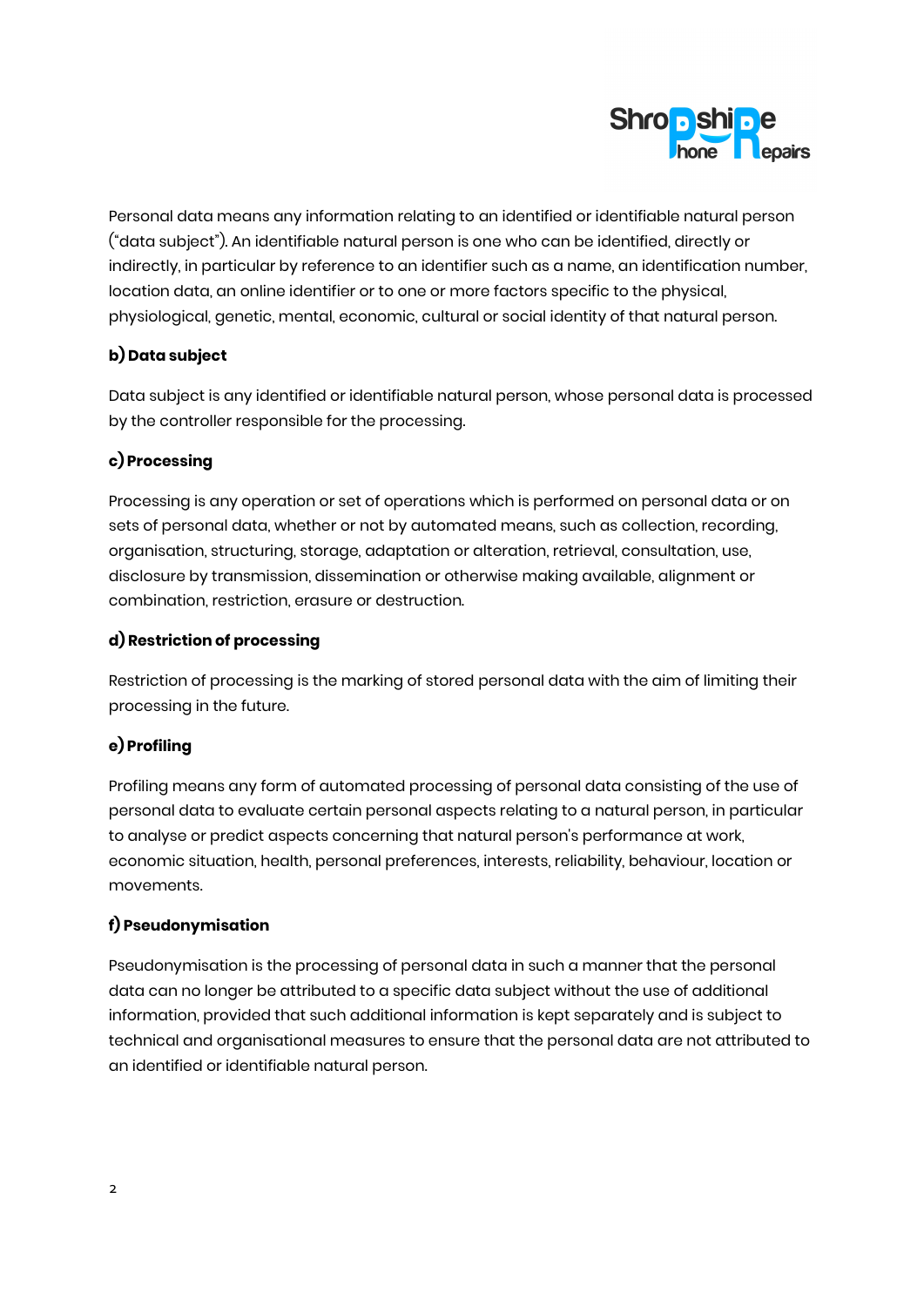

## g) Controller or controller responsible for the processing

Controller or controller responsible for the processing is the natural or legal person, public authority, agency or other body which, alone or jointly with others, determines the purposes and means of the processing of personal data; where the purposes and means of such processing are determined by Union or Member State law, the controller or the specific criteria for its nomination may be provided for by Union or Member State law.

# h) Processor

Processor is a natural or legal person, public authority, agency or other body which processes personal data on behalf of the controller.

# i) Recipient

Recipient is a natural or legal person, public authority, agency or another body, to which the personal data are disclosed, whether a third party or not. However, public authorities which may receive personal data in the framework of a particular inquiry in accordance with Union or Member State law shall not be regarded as recipients; the processing of those data by those public authorities shall be in compliance with the applicable data protection rules according to the purposes of the processing.

# j) Third party

Third party is a natural or legal person, public authority, agency or body other than the data subject, controller, processor and persons who, under the direct authority of the controller or processor, are authorised to process personal data.

## k) Consent

Consent of the data subject is any freely given, specific, informed and unambiguous indication of the data subject's wishes by which he or she, by a statement or by a clear affirmative action, signifies agreement to the processing of personal data relating to him or her.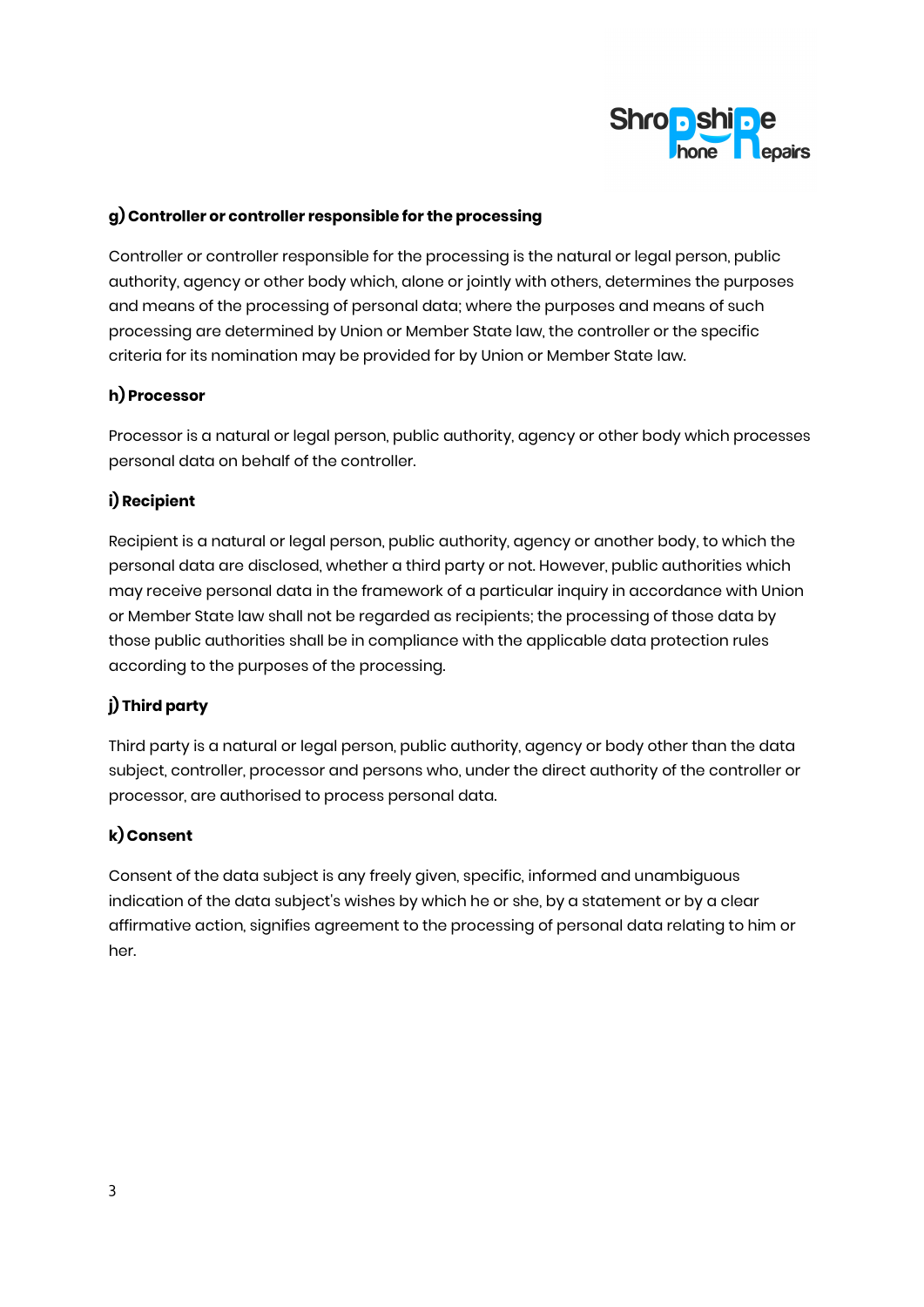

#### 2. Contact details of the controller

Controller for the purposes of the General Data Protection Regulation (GDPR), other data protection laws applicable in Member states of the European Union and other provisions related to data protection is:

Phone: 07779951369

Email: sales@shropshirephonerepairs.co.uk

Website: www.shropshirephonerepairs.co.uk

#### 3. Cookies

The Internet pages of Shropshire Phone Repairs use cookies. Cookies are text files that are stored in a computer system via an Internet browser.

Many Internet sites and servers use cookies. Many cookies contain a so-called cookie ID. A cookie ID is a unique identifier of the cookie. It consists of a character string through which Internet pages and servers can be assigned to the specific Internet browser in which the cookie was stored. This allows visited Internet sites and servers to differentiate the individual browser of the dats subject from other Internet browsers that contain other cookies. A specific Internet browser can be recognized and identified using the unique cookie ID.

Through the use of cookies, Shropshire Phone Repairs can provide the users of this website with more user-friendly services that would not be possible without the cookie setting.

By means of a cookie, the information and offers on our website can be optimized with the user in mind. Cookies allow us, as previously mentioned, to recognize our website users. The purpose of this recognition is to make it easier for users to utilize our website. The website user that uses cookies, e.g. does not have to enter access data each time the website is accessed, because this is taken over by the website, and the cookie is thus stored on the user's computer system. Another example is the cookie of a shopping cart in an online shop. The online store remembers the articles that a customer has placed in the virtual shopping cart via a cookie.

The data subject may, at any time, prevent the setting of cookies through our website by means of a corresponding setting of the Internet browser used, and may thus permanently deny the setting of cookies. Furthermore, already set cookies may be deleted at any time via an Internet browser or other software programs. This is possible in all popular Internet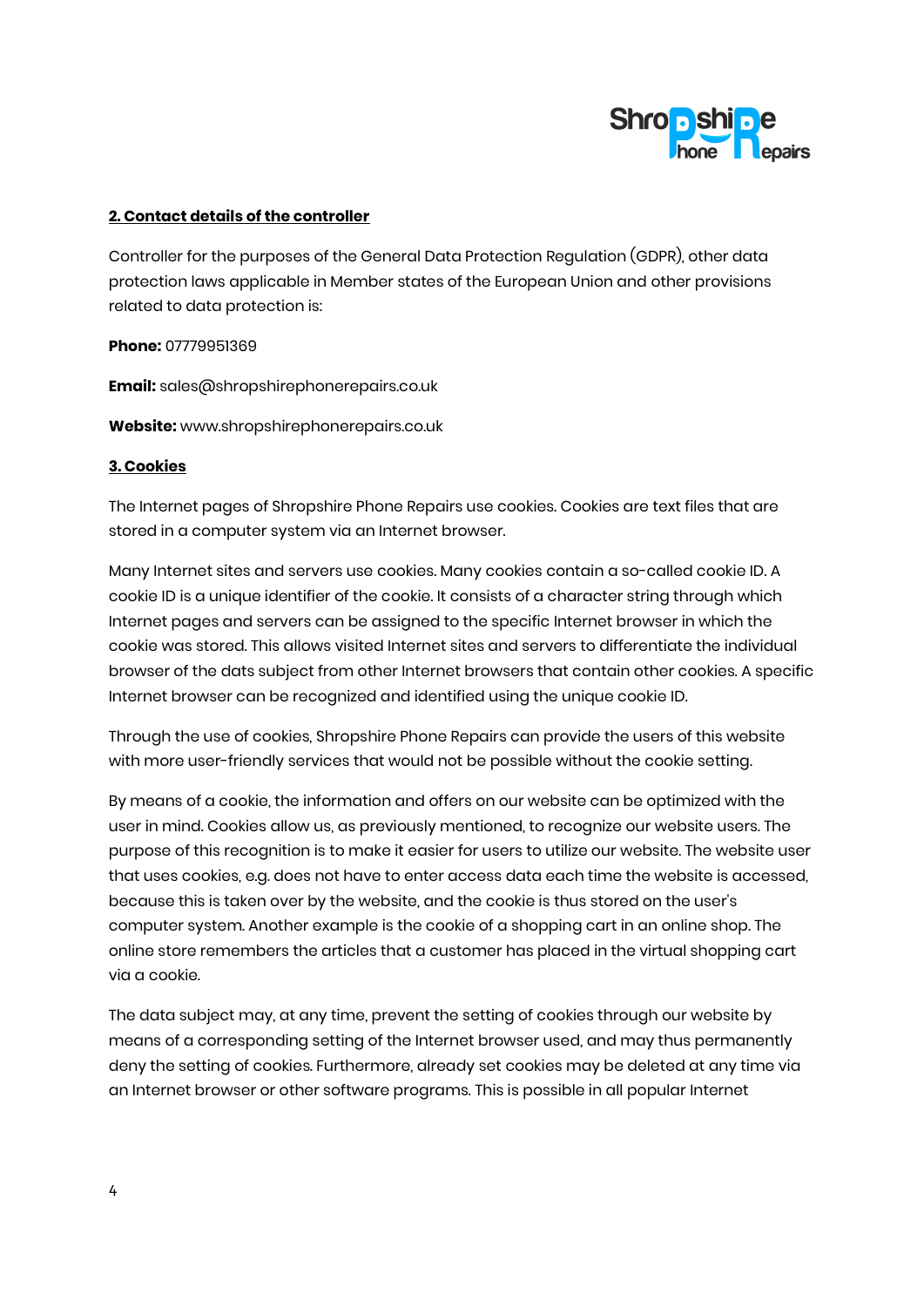

browsers. If the data subject deactivates the setting of cookies in the Internet browser used, not all functions of our website may be entirely usable.

### 4. Collection of general data and information

The website of Shropshire Phone Repairs collects a series of general data and information when a data subject or automated system calls up the website. This general data and information are stored in the server log files. Collected may be (1) the browser types and versions used, (2) the operating system used by the accessing system, (3) the website from which an accessing system reaches our website (so-called referrers), (4) the sub-websites, (5) the date and time of access to the Internet site, (6) an Internet protocol address (IP address), (7) the Internet service provider of the accessing system, and (8) any other similar data and information that may be used in the event of attacks on our information technology systems.

When using these general data and information, Shropshire Phone Repairs does not draw any conclusions about the data subject. Rather, this information is needed to (1) deliver the content of our website correctly, (2) optimize the content of our website as well as its advertisement, (3) ensure the long-term viability of our information technology systems and website technology, and (4) provide law enforcement authorities with the information necessary for criminal prosecution in case of a cyber-attack. Therefore, Shropshire Phone Repairs analyzes anonymously collected data and information statistically, with the aim of increasing the data protection and data security of our enterprise, and to ensure an optimal level of protection for the personal data we process. The anonymous data of the server log files are stored separately from all personal data provided by a data subject.

#### 5. Registration on our website

The data subject has the possibility to register on the website of the controller with the indication of personal data. Which personal data are transmitted to the controller is determined by the respective input mask used for the registration. The personal data entered by the data subject are collected and stored exclusively for internal use by the controller, and for his own purposes. The controller may request transfer to one or more processors (e.g. a parcel service) that also uses personal data for an internal purpose which is attributable to the controller.

By registering on the website of the controller, the IP address—assigned by the Internet service provider (ISP) and used by the data subject—date, and time of the registration are also stored. The storage of this data takes place against the background that this is the only way to prevent the misuse of our services, and, if necessary, to make it possible to investigate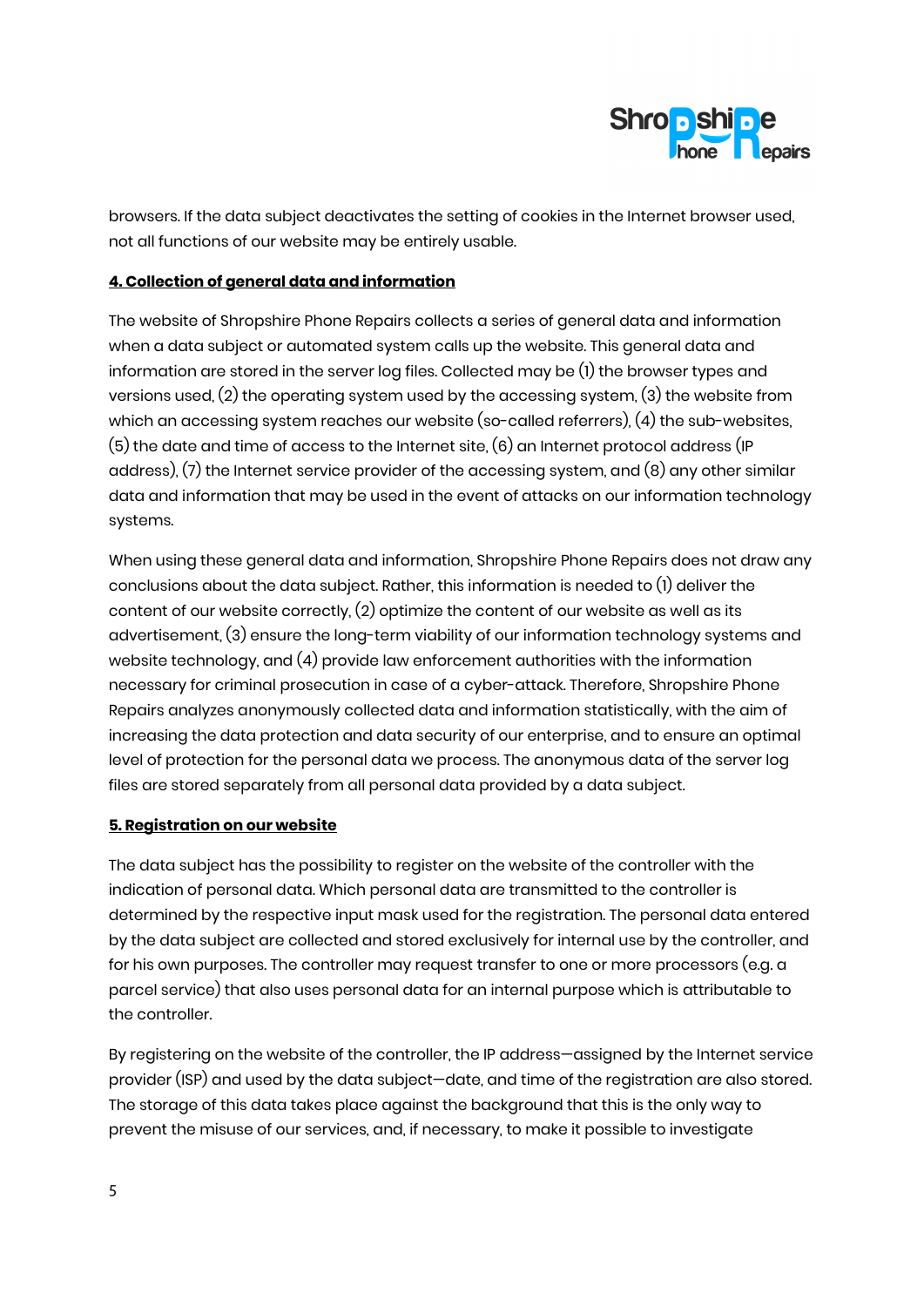

committed offenses. Insofar, the storage of this data is necessary to secure the controller. This data is not passed on to third parties unless there is a statutory obligation to pass on the data, or if the transfer serves the aim of criminal prosecution.

The registration of the data subject, with the voluntary indication of personal data, is intended to enable the controller to offer the data subject contents or services that may only be offered to registered users due to the nature of the matter in question. Registered persons are free to change the personal data specified during the registration at any time, or to have them completely deleted from the data stock of the controller.

The data controller shall, at any time, provide information upon request to each data subject as to what personal data are stored about the data subject. In addition, the data controller shall correct or erase personal data at the request or indication of the data subject, insofar as there are no statutory storage obligations. The entirety of the controller's employees are available to the data subject in this respect as contact persons.

### 6. Contact possibility via the website

The website of Shropshire Phone Repairs contains information that enables a quick electronic contact to our enterprise, as well as direct communication with us, which also includes a general address of the so-called electronic mail (e-mail address). If a data subject contacts the controller by e-mail or via a contact form, the personal data transmitted by the data subject are automatically stored. Such personal data transmitted on a voluntary basis by a data subject to the data controller are stored for the purpose of processing or contacting the data subject. There is no transfer of this personal data to third parties.

#### 7. Routine erasure and blocking of personal data

The data controller shall process and store the personal data of the data subject only for the period necessary to achieve the purpose of storage, or as far as this is granted by the European legislator or other legislators in laws or regulations to which the controller is subject to.

If the storage purpose is not applicable, or if a storage period prescribed by the European legislator or another competent legislator expires, the personal data are routinely blocked or erased in accordance with legal requirements.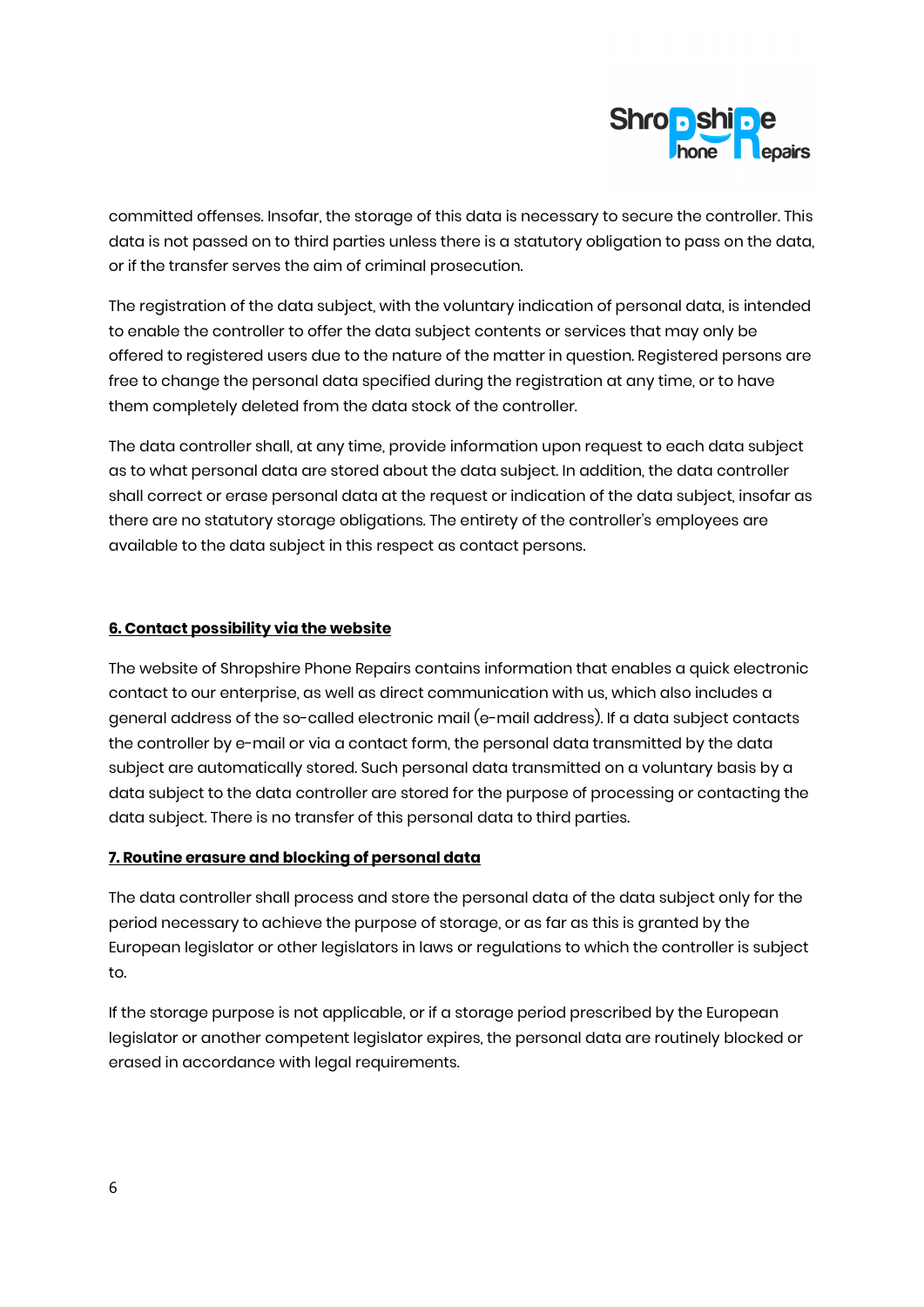

## 8. Rights of the data subject

#### a) Right of confirmation

Each data subject shall have the right granted by the European legislator to obtain from the controller the confirmation as to whether or not personal data concerning him or her are being processed. If a data subject wishes to avail himself of this right of confirmation, he or she may, at any time, contact any employee of the controller.

## b) Right of access

Each data subject shall have the right granted by the European legislator to obtain from the controller free information about his or her personal data stored at any time and a copy of this information. Furthermore, the European directives and regulations grant the data subject access to the following information:

Furthermore, the data subject shall have a right to obtain information as to whether personal data are transferred to a third country or to an international organisation. Where this is the case, the data subject shall have the right to be informed of the appropriate safeguards relating to the transfer.

If a data subject wishes to avail himself of this right of access, he or she may, at any time, contact any employee of the controller.

the purposes of the processing;

the categories of personal data concerned;

the recipients or categories of recipients to whom the personal data have been or will be disclosed, in particular recipients in third countries or international organisations;

where possible, the envisaged period for which the personal data will be stored, or, if not possible, the criteria used to determine that period;

the existence of the right to request from the controller rectification or erasure of personal data, or restriction of processing of personal data concerning the data subject, or to object to such processing;

the existence of the right to lodge a complaint with a supervisory authority;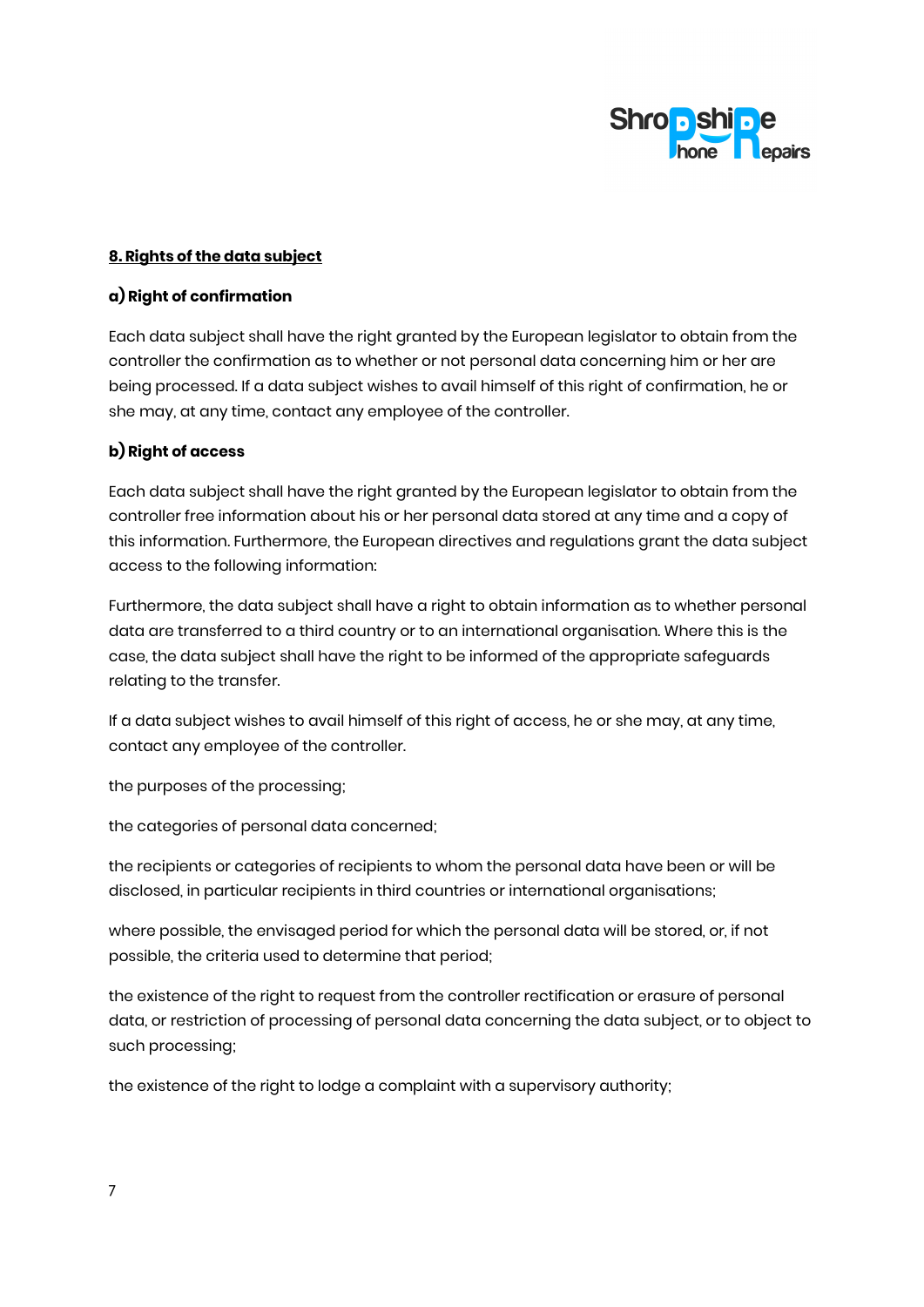

where the personal data are not collected from the data subject, any available information as to their source;

the existence of automated decision-making, including profiling, referred to in Article 22(1) and (4) of the GDPR and, at least in those cases, meaningful information about the logic involved, as well as the significance and envisaged consequences of such processing for the data subject.

# c) Right to rectification

Each data subject shall have the right granted by the European legislator to obtain from the controller without undue delay the rectification of inaccurate personal data concerning him or her. Taking into account the purposes of the processing, the data subject shall have the right to have incomplete personal data completed, including by means of providing a supplementary statement.

If a data subject wishes to exercise this right to rectification, he or she may, at any time, contact any employee of the controller.

# d) Right to erasure (Right to be forgotten)

Each data subject shall have the right granted by the European legislator to obtain from the controller the erasure of personal data concerning him or her without undue delay, and the controller shall have the obligation to erase personal data without undue delay where one of the following grounds applies, as long as the processing is not necessary:

If one of the aforementioned reasons applies, and a data subject wishes to request the erasure of personal data stored by Shropshire Phone Repairs, he or she may, at any time, contact any employee of the controller. An employee of Shropshire Phone Repairs shall promptly ensure that the erasure request is complied with immediately.

Where the controller has made personal data public and is obliged pursuant to Article 17(1) to erase the personal data, the controller, taking account of available technology and the cost of implementation, shall take reasonable steps, including technical measures, to inform other controllers processing the personal data that the data subject has requested erasure by such controllers of any links to, or copy or replication of, those personal data, as far as processing is not required. An employee of Shropshire Phone Repairs will arrange the necessary measures in individual cases.

The personal data are no longer necessary in relation to the purposes for which they were collected or otherwise processed.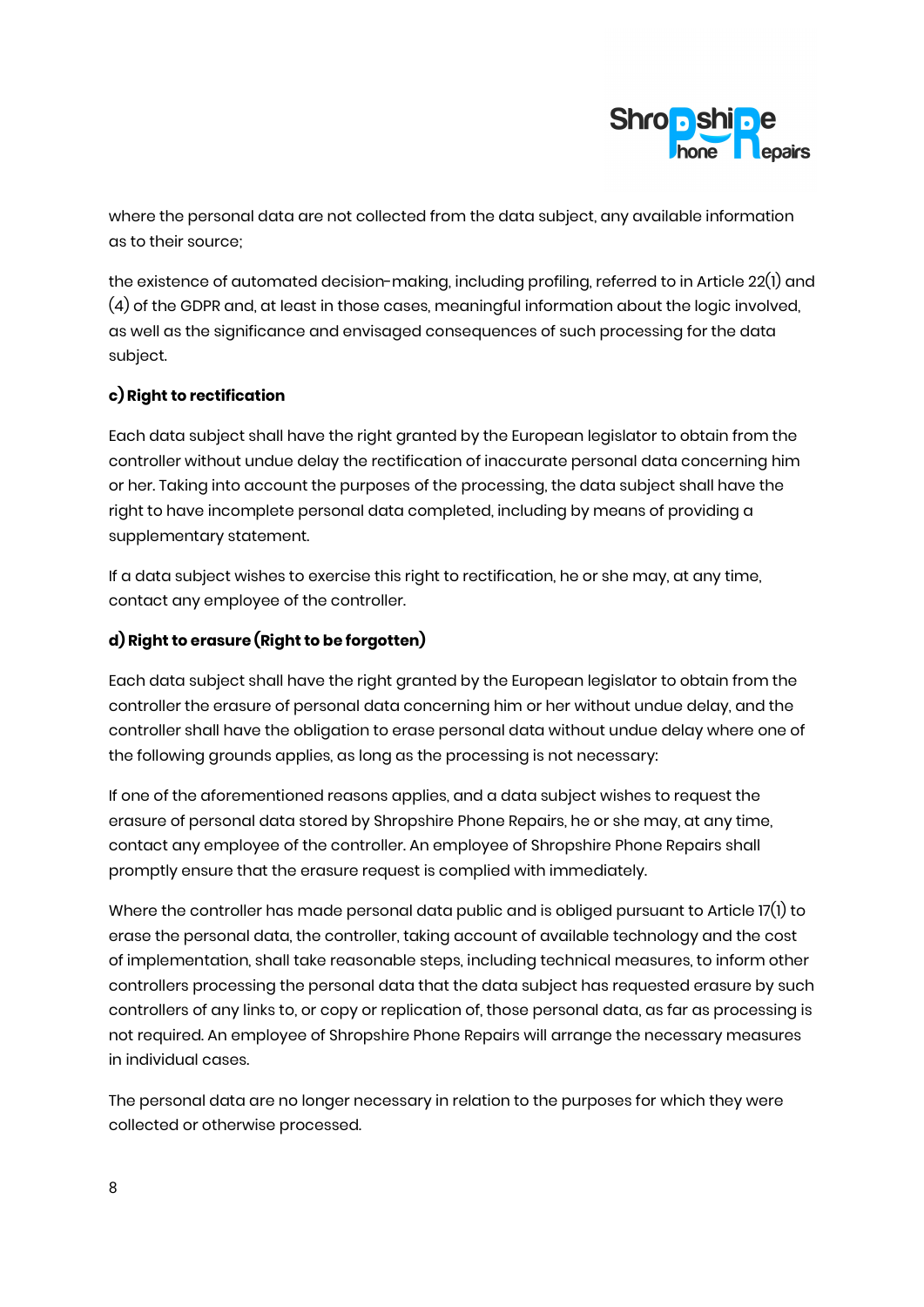

The data subject withdraws consent to which the processing is based according to point  $(a)$ of Article 6(1) of the GDPR, or point (a) of Article 9(2) of the GDPR, and where there is no other legal ground for the processing.

The data subject objects to the processing pursuant to Article 21(1) of the GDPR and there are no overriding legitimate grounds for the processing, or the data subject objects to the processing pursuant to Article 21(2) of the GDPR.

The personal data have been unlawfully processed.

The personal data must be erased for compliance with a legal obligation in Union or Member State law to which the controller is subject.

The personal data have been collected in relation to the offer of information society services referred to in Article 8(1) of the GDPR.

### e) Right of restriction of processing

Each data subject shall have the right granted by the European legislator to obtain from the controller restriction of processing where one of the following applies:

If one of the aforementioned conditions is met, and a data subject wishes to request the restriction of the processing of personal data stored by Shropshire Phone Repairs, he or she may at any time contact any employee of the controller. The employee of Shropshire Phone Repairs will arrange the restriction of the processing.

The accuracy of the personal data is contested by the data subject, for a period enabling the controller to verify the accuracy of the personal data.

The processing is unlawful, and the data subject opposes the erasure of the personal data and requests instead the restriction of their use instead.

The controller no longer needs the personal data for the purposes of the processing, but they are required by the data subject for the establishment, exercise or defence of legal claims.

The data subject has objected to processing pursuant to Article 21(1) of the GDPR pending the verification whether the legitimate grounds of the controller override those of the data subject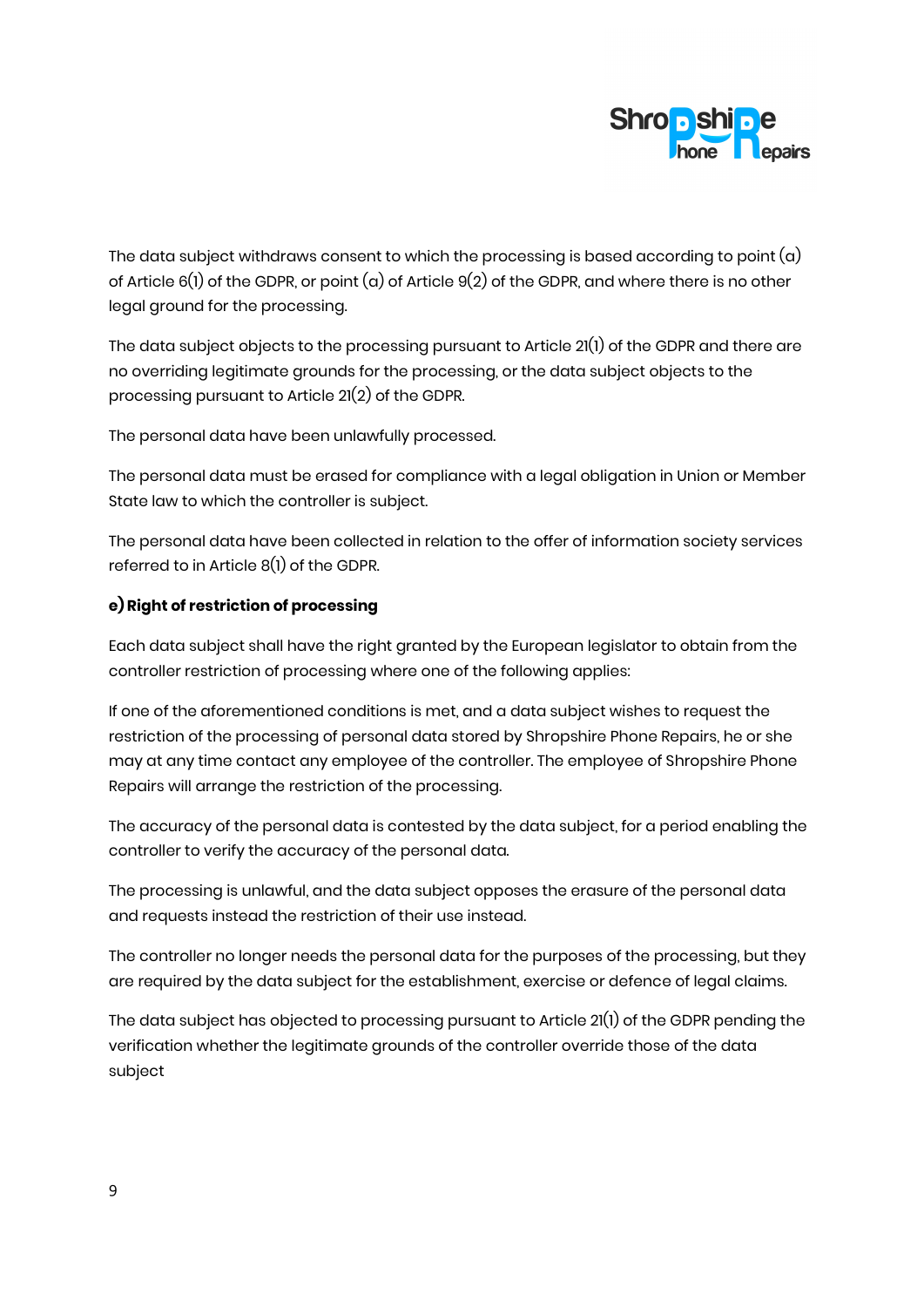

## f) Right to data portability

Each data subject shall have the right granted by the European legislator, to receive the personal data concerning him or her, which was provided to a controller, in a structured, commonly used and machine-readable format. He or she shall have the right to transmit those data to another controller without hindrance from the controller to which the personal data have been provided, as long as the processing is based on consent pursuant to point  $(a)$ of Article 6(1) of the GDPR or point (a) of Article 9(2) of the GDPR, or on a contract pursuant to point (b) of Article 6(1) of the GDPR, and the processing is carried out by automated means, as long as the processing is not necessary for the performance of a task carried out in the public interest or in the exercise of official authority vested in the controller.

Furthermore, in exercising his or her right to data portability pursuant to Article 20(1) of the GDPR, the data subject shall have the right to have personal data transmitted directly from one controller to another, where technically feasible and when doing so does not adversely affect the rights and freedoms of others.

In order to assert the right to data portability, the data subject may at any time contact any employee of Shropshire Phone Repairs.

# g) Right to object

Each data subject shall have the right granted by the European legislator to object, on grounds relating to his or her particular situation, at any time, to processing of personal data concerning him or her, which is based on point (e) or (f) of Article 6(1) of the GDPR. This also applies to profiling based on these provisions.

Shropshire Phone Repairs shall no longer process the personal data in the event of the objection, unless we can demonstrate compelling legitimate grounds for the processing which override the interests, rights and freedoms of the data subject, or for the establishment, exercise or defence of legal claims.

If Shropshire Phone Repairs processes personal data for direct marketing purposes, the data subject shall have the right to object at any time to processing of personal data concerning him or her for such marketing. This applies to profiling to the extent that it is related to such direct marketing. If the data subject objects to Shropshire Phone Repairs to the processing for direct marketing purposes, Shropshire Phone Repairs will no longer process the personal data for these purposes.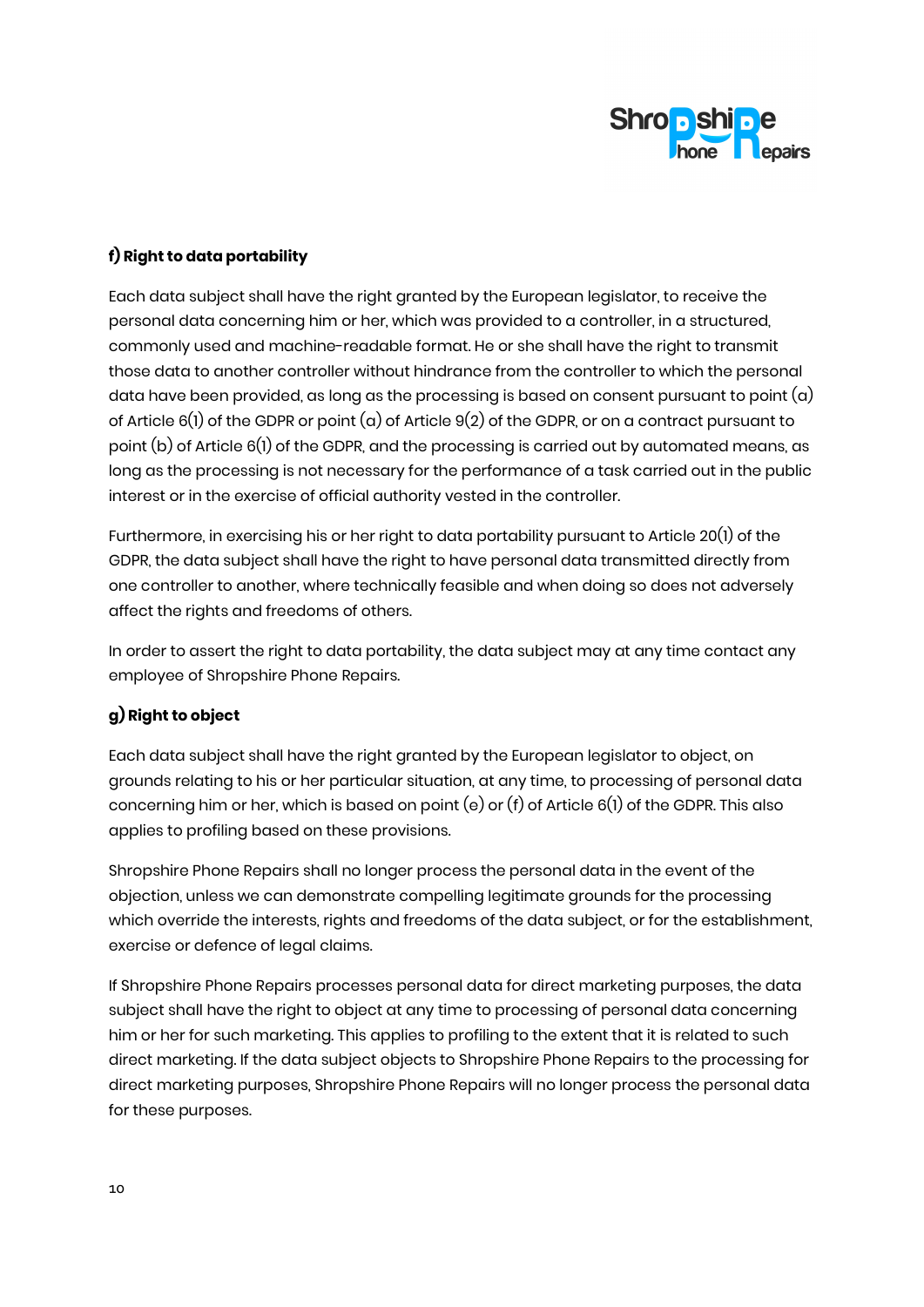

In addition, the data subject has the right, on grounds relating to his or her particular situation, to object to processing of personal data concerning him or her by Shropshire Phone Repairs for scientific or historical research purposes, or for statistical purposes pursuant to Article 89(1) of the GDPR, unless the processing is necessary for the performance of a task carried out for reasons of public interest.

In order to exercise the right to object, the data subject may contact any employee of Shropshire Phone Repairs. In addition, the data subject is free in the context of the use of information society services, and notwithstanding Directive 2002/58/EC, to use his or her right to object by automated means using technical specifications.

## h) Automated individual decision-making, including profiling

Each data subject shall have the right granted by the European legislator not to be subject to a decision based solely on automated processing, including profiling, which produces legal effects concerning him or her, or similarly significantly affects him or her, as long as the decision (1) is not is necessary for entering into, or the performance of, a contract between the data subject and a data controller, or (2) is not authorised by Union or Member State law to which the controller is subject and which also lays down suitable measures to safeguard the data subject's rights and freedoms and legitimate interests, or (3) is not based on the data subject's explicit consent.

If the decision  $(l)$  is necessary for entering into, or the performance of, a contract between the data subject and a data controller, or  $(2)$  it is based on the data subject's explicit consent, Shropshire Phone Repairs shall implement suitable measures to safeguard the data subject's rights and freedoms and legitimate interests, at least the right to obtain human intervention on the part of the controller, to express his or her point of view and contest the decision.

If the data subject wishes to exercise the rights concerning automated individual decisionmaking, he or she may, at any time, contact any employee of Shropshire Phone Repairs.

## i) Right to withdraw data protection consent

Each data subject shall have the right granted by the European legislator to withdraw his or her consent to processing of his or her personal data at any time.

If the data subject wishes to exercise the right to withdraw the consent, he or she may, at any time, contact any employee of Shropshire Phone Repairs.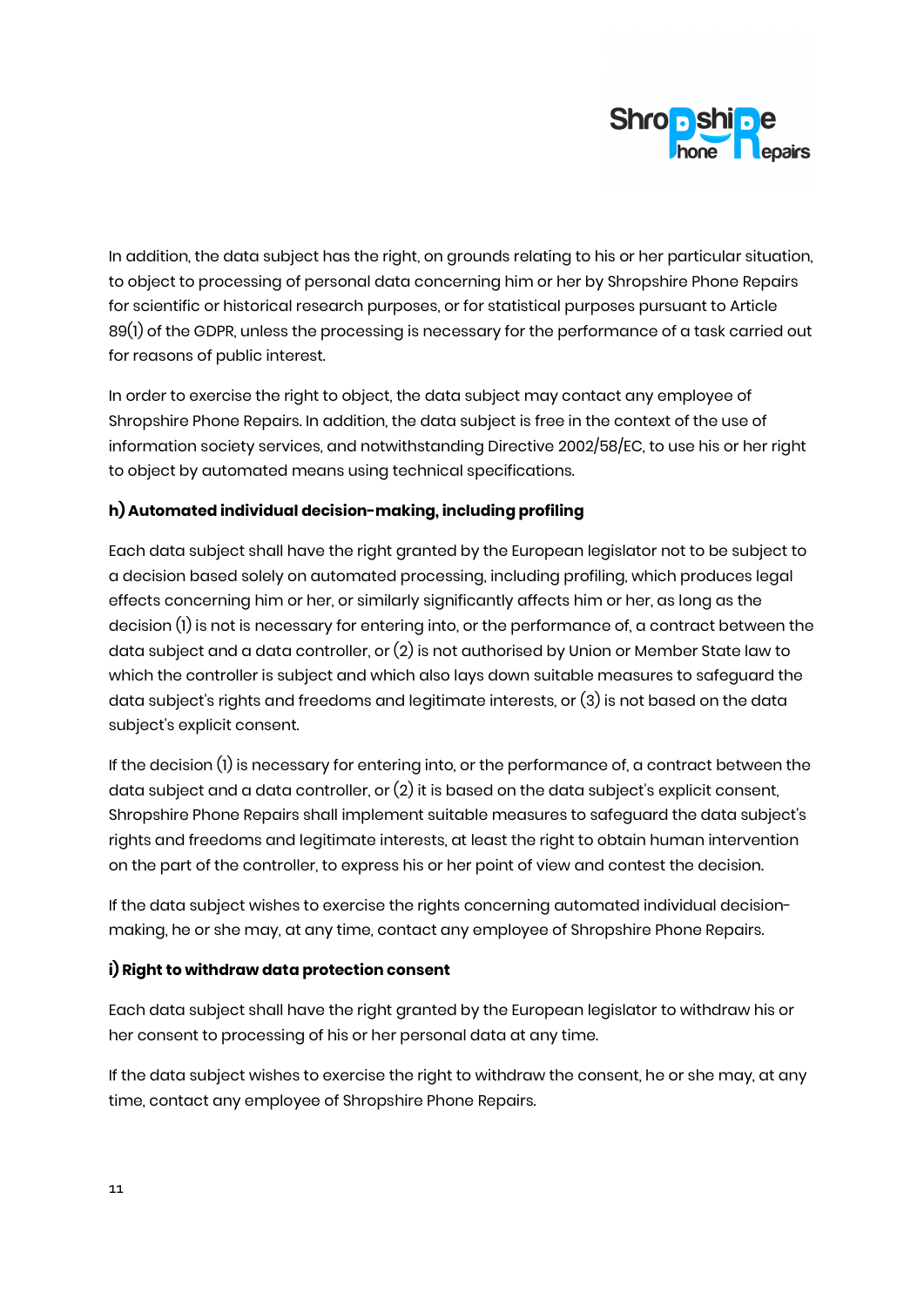

### 9. Data protection for applications and the application procedures

The data controller shall collect and process the personal data of applicants for the purpose of the processing of the application procedure. The processing may also be carried out electronically. This is the case, in particular, if an applicant submits corresponding application documents by e-mail or by means of a web form on the website to the controller. If the data controller concludes an employment contract with an applicant, the submitted data will be stored for the purpose of processing the employment relationship in compliance with legal requirements. If no employment contract is concluded with the applicant by the controller, the application documents shall be automatically erased two months after notification of the refusal decision, provided that no other legitimate interests of the controller are opposed to the erasure. Other legitimate interest in this relation is, e.g. a burden of proof in a procedure under the General Equal Treatment Act (AGG).

#### 10. Data protection provisions about the application and use of Facebook

On this website, the controller has integrated components of the enterprise Facebook. Facebook is a social network.

A social network is a place for social meetings on the Internet, an online community, which usually allows users to communicate with each other and interact in a virtual space. A social network may serve as a platform for the exchange of opinions and experiences or enable the Internet community to provide personal or business-related information. Facebook allows social network users to include the creation of private profiles, upload photos, and network through friend requests.

The operating company of Facebook is Facebook, Inc., 1 Hacker Way, Menlo Park, CA 94025, United States. If a person lives outside of the United States or Canada, the controller is the Facebook Ireland Ltd., 4 Grand Canal Square, Grand Canal Harbour, Dublin 2, Ireland.

With each call-up to one of the individual pages of this Internet website, which is operated by the controller and into which a Facebook component (Facebook plug-ins) was integrated, the web browser on the information technology system of the data subject is automatically prompted to download display of the corresponding Facebook component from Facebook through the Facebook component. An overview of all the Facebook Plug-ins may be accessed under during the course of this technical procedure, Facebook is made aware of what specific sub-site of our website was visited by the data subject.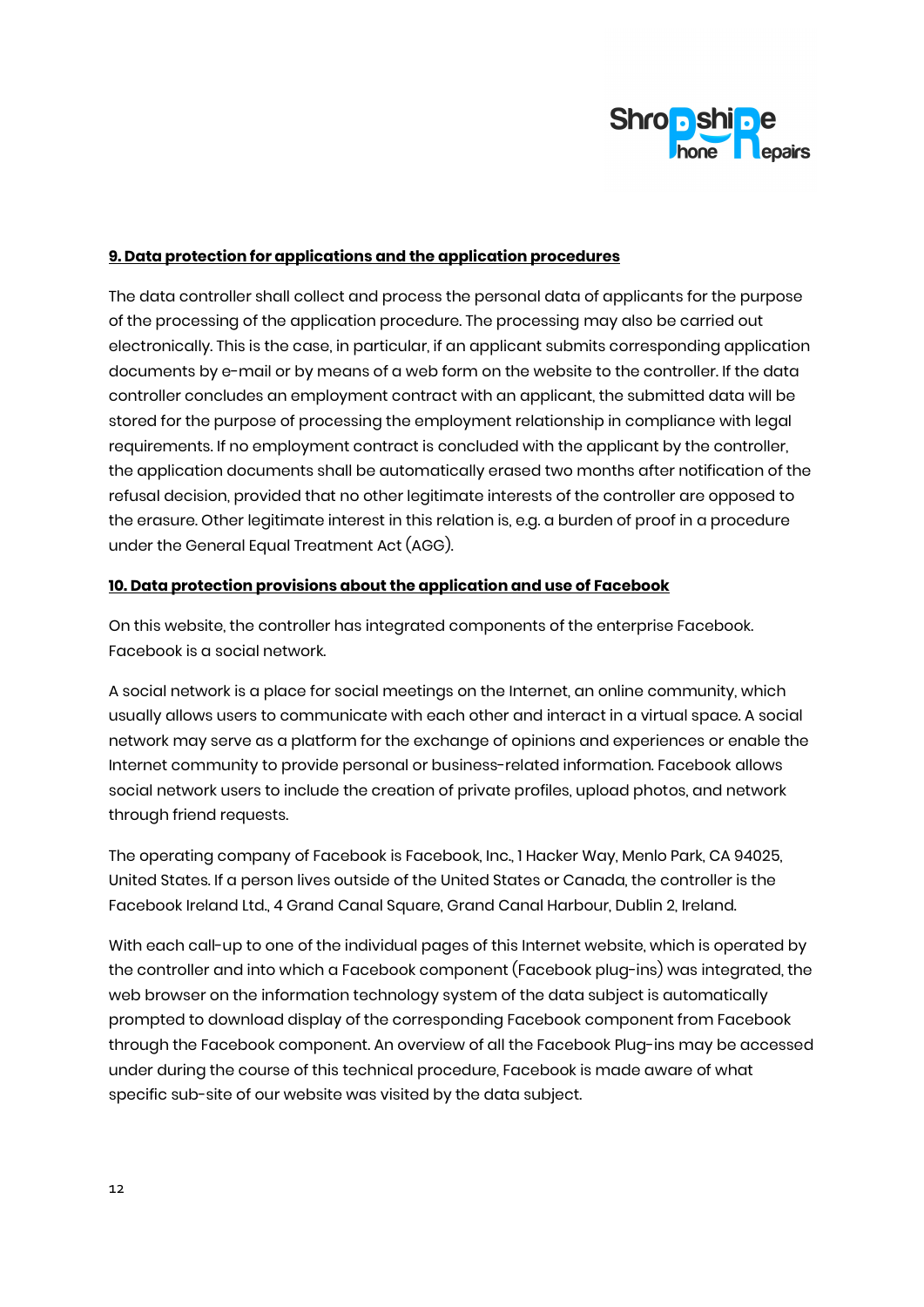

If the data subject is logged in at the same time on Facebook, Facebook detects with every call-up to our website by the data subject—and for the entire duration of their stay on our

Internet site—which specific sub-site of our Internet page was visited by the data subject. This information is collected through the Facebook component and associated with the respective Facebook account of the data subject. If the data subject clicks on one of the Facebook buttons integrated into our website, e.g. the "Like" button, or if the data subject submits a comment, then Facebook matches this information with the personal Facebook user account of the data subject and stores the personal data.

Facebook always receives, through the Facebook component, information about a visit to our website by the data subject, whenever the data subject is logged in at the same time on Facebook during the time of the call-up to our website. This occurs regardless of whether the data subject clicks on the Facebook component or not. If such a transmission of information to Facebook is not desirable for the data subject, then he or she may prevent this by logging off from their Facebook account before a call-up to our website is made.

The data protection guideline published by Facebook, which is available at provides information about the collection, processing and use of personal data by Facebook. In addition, it is explained there what setting options Facebook offers to protect the privacy of the data subject. In addition, different configuration options are made available to allow the elimination of data transmission to Facebook. These applications may be used by the data subject to eliminate a data transmission to Facebook.

# 11. Data protection provisions about the application and use of Google Analytics (with anonymization function)

On this website, the controller has integrated the component of Google Analytics (with the anonymizer function). Google Analytics is a web analytics service. Web analytics is the collection, gathering, and analysis of data about the behavior of visitors to websites. A web analysis service collects, inter alia, data about the website from which a person has come (the so-called referrer), which sub-pages were visited, or how often and for what duration a sub-page was viewed. Web analytics are mainly used for the optimization of a website and in order to carry out a cost-benefit analysis of Internet advertising.

The operator of the Google Analytics component is Google Inc., 1600 Amphitheatre Pkwy, Mountain View, CA 94043-1351, United States.

For the web analytics through Google Analytics the controller uses the application "\_gat. \_anonymizeIp". By means of this application the IP address of the Internet connection of the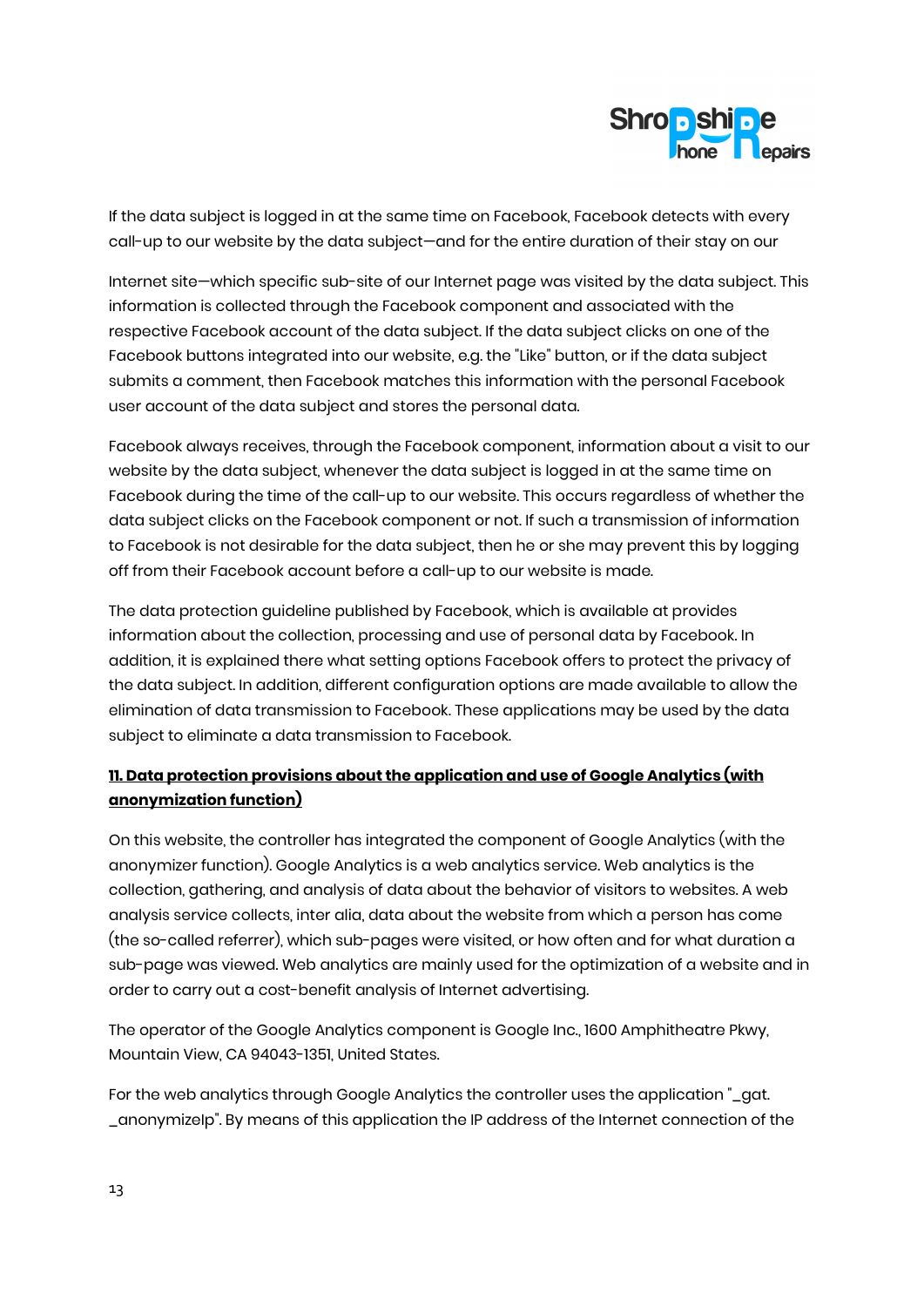

data subject is abridged by Google and anonymised when accessing our websites from a Member State of the European Union or another Contracting State to the Agreement on the European Economic Area.

The purpose of the Google Analytics component is to analyze the traffic on our website. Google uses the collected data and information, inter alia, to evaluate the use of our website and to provide online reports, which show the activities on our websites, and to provide other services concerning the use of our Internet site for us.

Google Analytics places a cookie on the information technology system of the data subject. The definition of cookies is explained above. With the setting of the cookie, Google is enabled to analyze the use of our website. With each call-up to one of the individual pages of this Internet site, which is operated by the controller and into which a Google Analytics component was integrated, the Internet browser on the information technology system of the data subject will automatically submit data through the Google Analytics component for the purpose of online advertising and the settlement of commissions to Google. During the course of this technical procedure, the enterprise Google gains knowledge of personal information, such as the IP address of the data subject, which serves Google, inter alia, to understand the origin of visitors and clicks, and subsequently create commission settlements.

The cookie is used to store personal information, such as the access time, the location from which the access was made, and the frequency of visits of our website by the data subject. With each visit to our Internet site, such personal data, including the IP address of the Internet access used by the data subject, will be transmitted to Google in the United States of America. These personal data are stored by Google in the United States of America. Google may pass these personal data collected through the technical procedure to third parties.

The data subject may, as stated above, prevent the setting of cookies through our website at any time by means of a corresponding adjustment of the web browser used and thus permanently deny the setting of cookies. Such an adjustment to the Internet browser used would also prevent Google Analytics from setting a cookie on the information technology system of the data subject. In addition, cookies already in use by Google Analytics may be deleted at any time via a web browser or other software programs.

In addition, the data subject has the possibility of objecting to a collection of data that are generated by Google Analytics, which is related to the use of this website, as well as the processing of this data by Google and the chance to preclude any such. For this purpose, the data subject must download a browser add-on under the link and install it. This browser addon tells Google Analytics through a JavaScript, that any data and information about the visits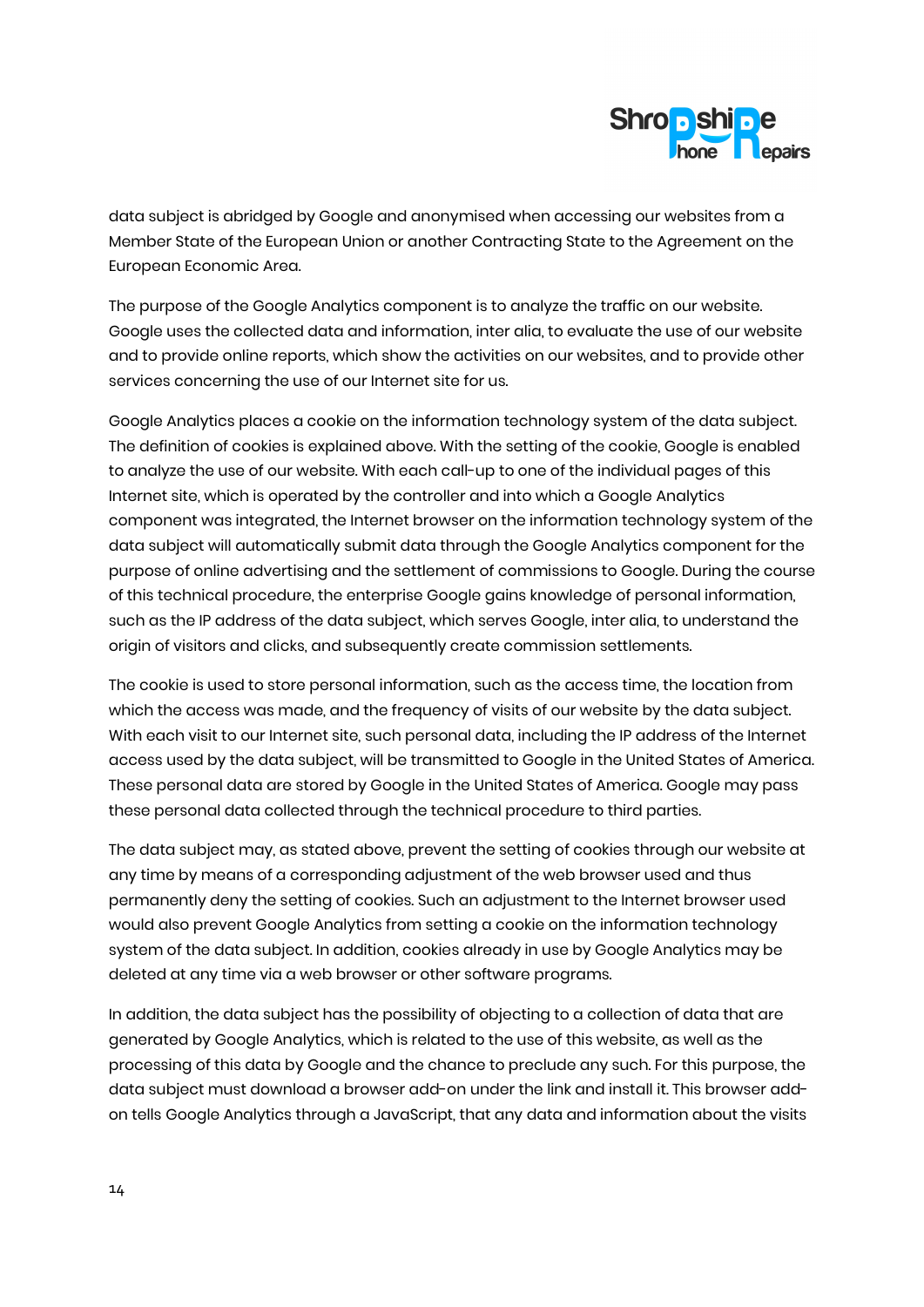

of Internet pages may not be transmitted to Google Analytics. The installation of the browser add-ons is considered an objection by Google. If the information technology system of the data subject is later deleted, formatted, or newly installed, then the data subject must reinstall the browser add-ons to disable Google Analytics. If the browser add-on was uninstalled by

the data subject or any other person who is attributable to their sphere of competence, or is disabled, it is possible to execute the reinstallation or reactivation of the browser add-ons.

#### 12. Data protection provisions about the application and use of Google+

On this website, the controller has integrated the Google+ button as a component. Google+ is a so-called social network. A social network is a social meeting place on the Internet, an online community, which usually allows users to communicate with each other and interact in a virtual space. A social network may serve as a platform for the exchange of opinions and experiences or enable the Internet community to provide personal or business-related information. Google+ allows users of the social network to include the creation of private profiles, upload photos and network through friend requests.

The operating company of Google+ is Google Inc., 1600 Amphitheatre Pkwy, Mountain View, CA 94043-1351, UNITED STATES.

With each call-up to one of the individual pages of this website, which is operated by the controller and on which a Google+ button has been integrated, the Internet browser on the information technology system of the data subject automatically downloads a display of the corresponding Google+ button of Google through the respective Google+ button component. During the course of this technical procedure, Google is made aware of what specific subpage of our website was visited by the data subject. More detailed information about Google+ is available under

If the data subject is logged in at the same time to Google+, Google recognizes with each callup to our website by the data subject and for the entire duration of his or her stay on our Internet site, which specific sub-pages of our Internet page were visited by the data subject. This information is collected through the Google+ button and Google matches this with the respective Google+ account associated with the data subject.

If the data subject clicks on the Google+ button integrated on our website and thus gives a Google+ 1 recommendation, then Google assigns this information to the personal Google+ user account of the data subject and stores the personal data. Google stores the Google+ 1 recommendation of the data subject, making it publicly available in accordance with the terms and conditions accepted by the data subject in this regard. Subsequently, a Google+ 1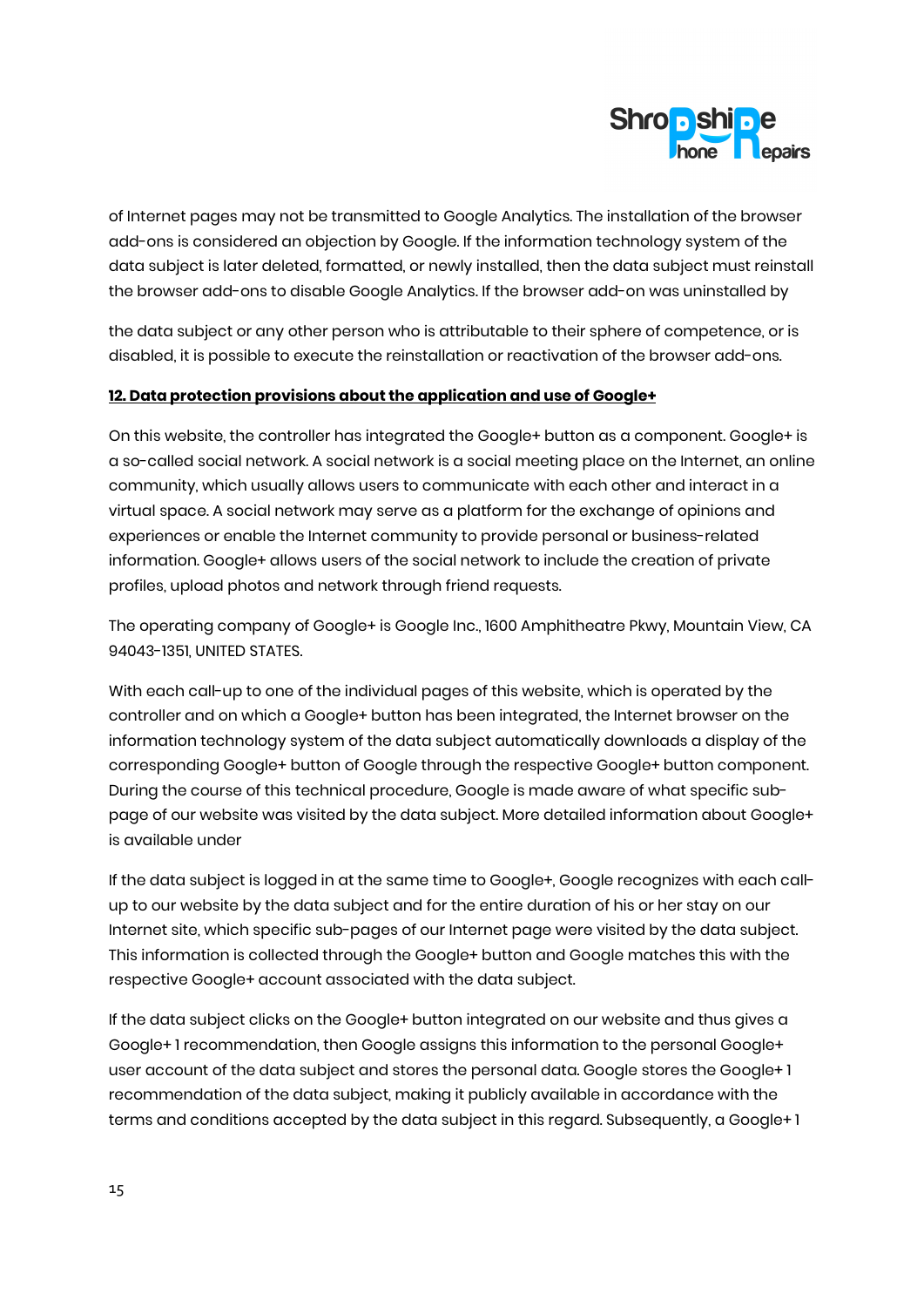

recommendation given by the data subject on this website together with other personal data, such as the Google+ account name used by the data subject and the stored photo, is stored and processed on other Google services, such as search-engine results of the Google search engine, the Google account of the data subject or in other places, e.g. on Internet pages, or in relation to advertisements. Google is also able to link the visit to this website with other personal data stored on Google. Google further records this personal information with the purpose of improving or optimizing the various Google services.

Through the Google+ button, Google receives information that the data subject visited our website, if the data subject at the time of the call-up to our website is logged in to Google+. This occurs regardless of whether the data subject clicks or doesn't click on the Google+ button.

If the data subject does not wish to transmit personal data to Google, he or she may prevent such transmission by logging out of his Google+ account before calling up our website.

#### 13. Data protection provisions about the application and use of Instagram

On this website, the controller has integrated components of the service Instagram. Instagram is a service that may be qualified as an audiovisual platform, which allows users to share photos and videos, as well as disseminate such data in other social networks.

The operating company of the services offered by Instagram is Instagram LLC, 1 Hacker Way, Building 14 First Floor, Menlo Park, CA, UNITED STATES.

With each call-up to one of the individual pages of this Internet site, which is operated by the controller and on which an Instagram component (Insta button) was integrated, the Internet browser on the information technology system of the data subject is automatically prompted to the download of a display of the corresponding Instagram component of Instagram. During the course of this technical procedure, Instagram becomes aware of what specific sub-page of our website was visited by the data subject.

If the data subject is logged in at the same time on Instagram, Instagram detects with every call-up to our website by the data subject—and for the entire duration of their stay on our Internet site—which specific sub-page of our Internet page was visited by the data subject. This information is collected through the Instagram component and is associated with the respective Instagram account of the data subject. If the data subject clicks on one of the Instagram buttons integrated on our website, then Instagram matches this information with the personal Instagram user account of the data subject and stores the personal data.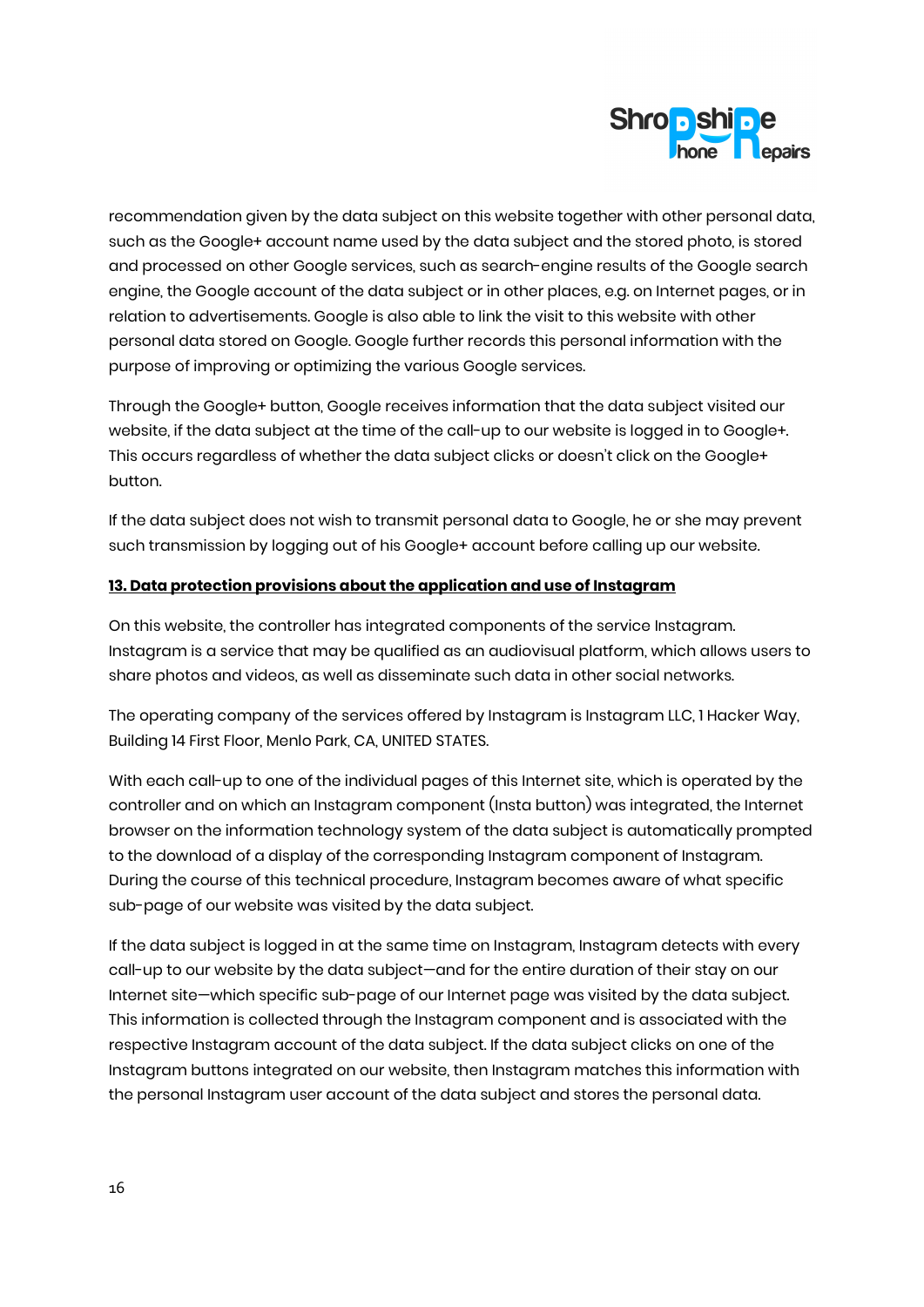

Instagram receives information via the Instagram component that the data subject has visited our website provided that the data subject is logged in at Instagram at the time of the call to our website. This occurs regardless of whether the person clicks on the Instagram button or not. If such a transmission of information to Instagram is not desirable for the data subject, then he or she can prevent this by logging off from their Instagram account before a call-up to our website is made.

### 14. Data protection provisions about the application and use of LinkedIn

The controller has integrated components of the LinkedIn Corporation on this website. LinkedIn is a web-based social network that enables users with existing business contacts to connect and to make new business contacts. Over 400 million registered people in more than 200 countries use LinkedIn. Thus, LinkedIn is currently the largest platform for business contacts and one of the most visited websites in the world.

The operating company of LinkedIn is LinkedIn Corporation, 2029 Stierlin Court Mountain View, CA 94043, UNITED STATES. For privacy matters outside of the UNITED STATES LinkedIn Ireland, Privacy Policy Issues, Wilton Plaza, Wilton Place, Dublin 2, Ireland, is responsible.

With each call-up to one of the individual pages of this Internet site, which is operated by the controller and on which a LinkedIn component (LinkedIn plug-in) was integrated, the Internet browser on the information technology system of the data subject is automatically prompted to the download of a display of the corresponding LinkedIn component of LinkedIn. Further information about the LinkedIn plug-in may be accessed under During the course of this technical procedure, LinkedIn gains knowledge of what specific sub-page of our website was visited by the data subject.

If the data subject is logged in at the same time on LinkedIn, LinkedIn detects with every callup to our website by the data subject—and for the entire duration of their stay on our Internet site—which specific sub-page of our Internet page was visited by the data subject. This information is collected through the LinkedIn component and associated with the respective LinkedIn account of the data subject. If the data subject clicks on one of the LinkedIn buttons integrated on our website, then LinkedIn assigns this information to the personal LinkedIn user account of the data subject and stores the personal data.

LinkedIn receives information via the LinkedIn component that the data subject has visited our website, provided that the data subject is logged in at LinkedIn at the time of the call-up to our website. This occurs regardless of whether the person clicks on the LinkedIn button or not. If such a transmission of information to LinkedIn is not desirable for the data subject, then he or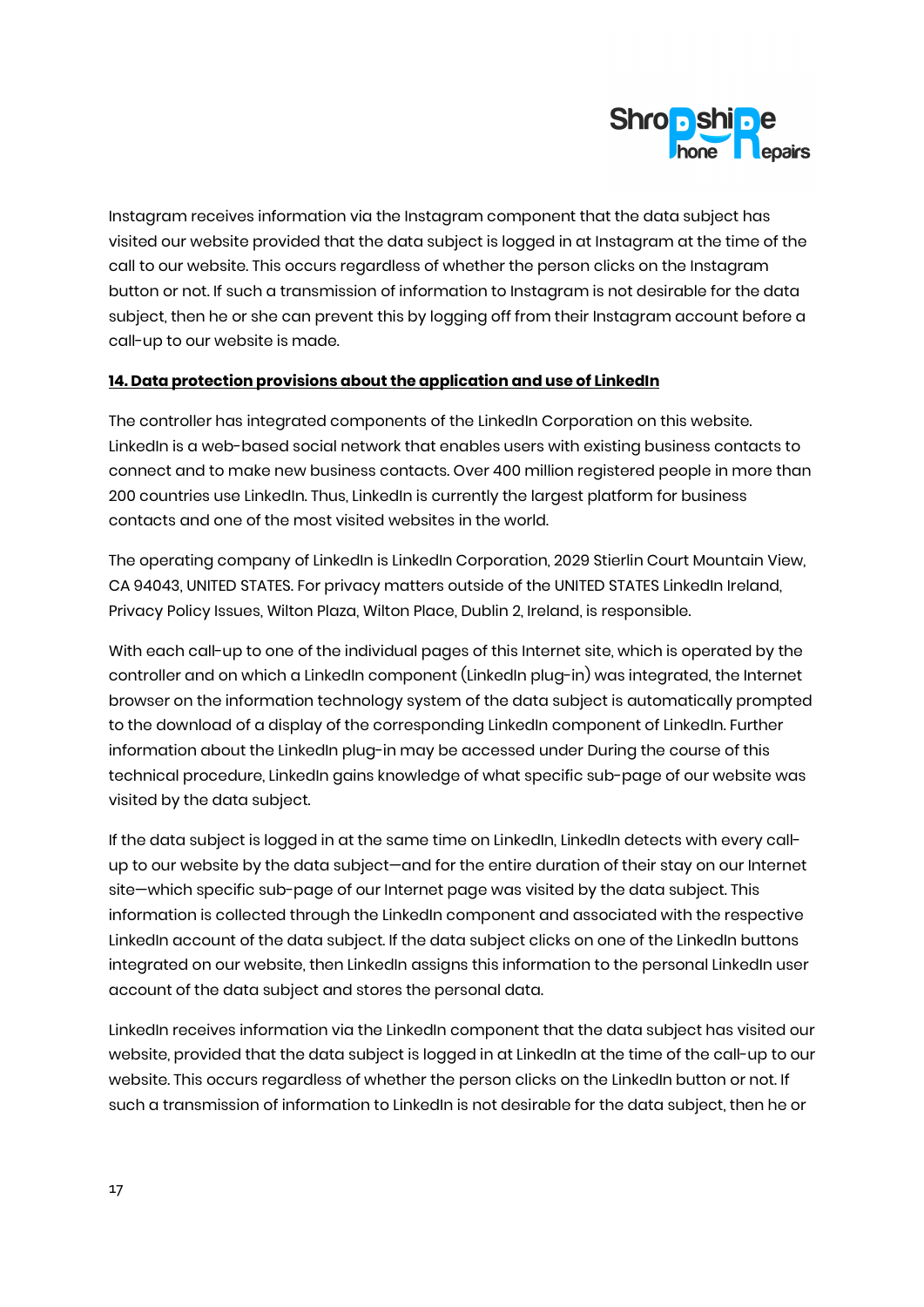

she may prevent this by logging off from their LinkedIn account before a call-up to our website is made.

LinkedIn provides under the possibility to unsubscribe from e-mail messages, SMS messages and targeted ads, as well as the ability to manage ad settings. LinkedIn also uses affiliates such as Eire, Google Analytics, BlueKai, DoubleClick, Nielsen, Comscore, Eloqua, and Lotame. The setting of such cookies may be denied under the applicable privacy policy for LinkedIn.

#### 15. Data protection provisions about the application and use of Pinterest

On this website, the controller has integrated components of Pinterest Inc. Pinterest is a socalled social network. A social network is an Internet social meeting place, an online community that allows users to communicate and interact with each other in a virtual space. A social network may serve as a platform for the exchange of opinions and experiences or allow the Internet community to provide personal or company-related information. Pinterest enables the users of the social network to publish, inter alia, picture collections and individual pictures as well as descriptions on virtual pinboards (so-called pins), which can then be shared by other user's (so-called re-pins) or commented on.

The operating company of Pinterest is Pinterest Inc., 808 Brannan Street, San Francisco, CA 94103, UNITED STATES.

With each call-up to one of the individual pages of this Internet site, which is operated by the controller and on which a Pinterest component (Pinterest plug-in) was integrated, the Internet browser on the information technology system of the data subject automatically prompted to download through the respective Pinterest component a display of the corresponding Pinterest component. Further information on Pinterest is available under during the course of this technical procedure, Pinterest gains knowledge of what specific sub-page of our website is visited by the data subject.

If the data subject is logged in at the same time on Pinterest, Pinterest detects with every callup to our website by the data subject—and for the entire duration of their stay on our Internet site—which specific sub-page of our Internet page was visited by the data subject. This information is collected through the Pinterest component and associated with the respective Pinterest account of the data subject. If the data subject clicks on one of the Pinterest buttons, integrated on our website, then Pinterest assigns this information to the personal Pinterest user account of the data subject and stores the personal data.

Pinterest receives information via the Pinterest component that the data subject has visited our website, provided that the data subject is logged in at Pinterest at the time of the call-up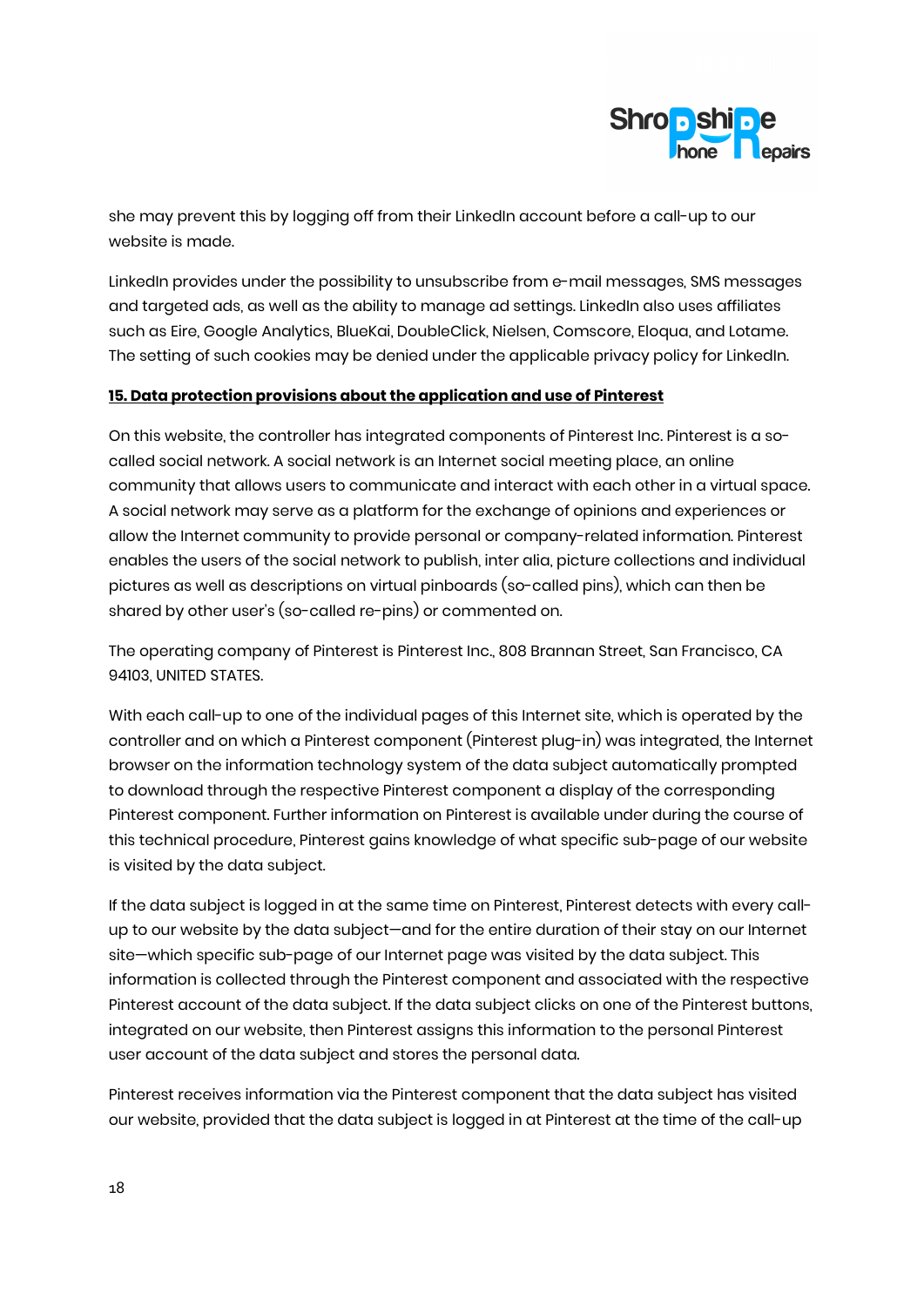

to our website. This occurs regardless of whether the person clicks on the Pinterest component or not. If such a transmission of information to Pinterest is not desirable for the data subject, then he or she may prevent this by logging off from their Pinterest account before a call-up to our website is made.

### 16. Data protection provisions about the application and use of Twitter

On this website, the controller has integrated components of Twitter. Twitter is a multilingual, publicly-accessible microblogging service on which users may publish and spread so-called 'tweets,' e.g. short messages, which are limited to 280 characters. These short messages are available for everyone, including those who are not logged on to Twitter. The tweets are also displayed to so-called followers of the respective user. Followers are other Twitter users who follow a user's tweets. Furthermore, Twitter allows you to address a wide audience via hashtags, links or retweets.

The operating company of Twitter is Twitter, Inc., 1355 Market Street, Suite 900, San Francisco, CA 94103, UNITED STATES.

With each call-up to one of the individual pages of this Internet site, which is operated by the controller and on which a Twitter component (Twitter button) was integrated, the Internet browser on the information technology system of the data subject is automatically prompted to download a display of the corresponding Twitter component of Twitter. Further information about the Twitter buttons is available under during the course of this technical procedure, Twitter gains knowledge of what specific sub-page of our website was visited by the data subject. The purpose of the integration of the Twitter component is a retransmission of the contents of this website to allow our users to introduce this web page to the digital world and increase our visitor numbers.

If the data subject is logged in at the same time on Twitter, Twitter detects with every call-up to our website by the data subject and for the entire duration of their stay on our Internet site which specific sub-page of our Internet page was visited by the data subject. This information is collected through the Twitter component and associated with the respective Twitter account of the data subject. If the data subject clicks on one of the Twitter buttons integrated on our website, then Twitter assigns this information to the personal Twitter user account of the data subject and stores the personal data.

Twitter receives information via the Twitter component that the data subject has visited our website, provided that the data subject is logged in on Twitter at the time of the call-up to our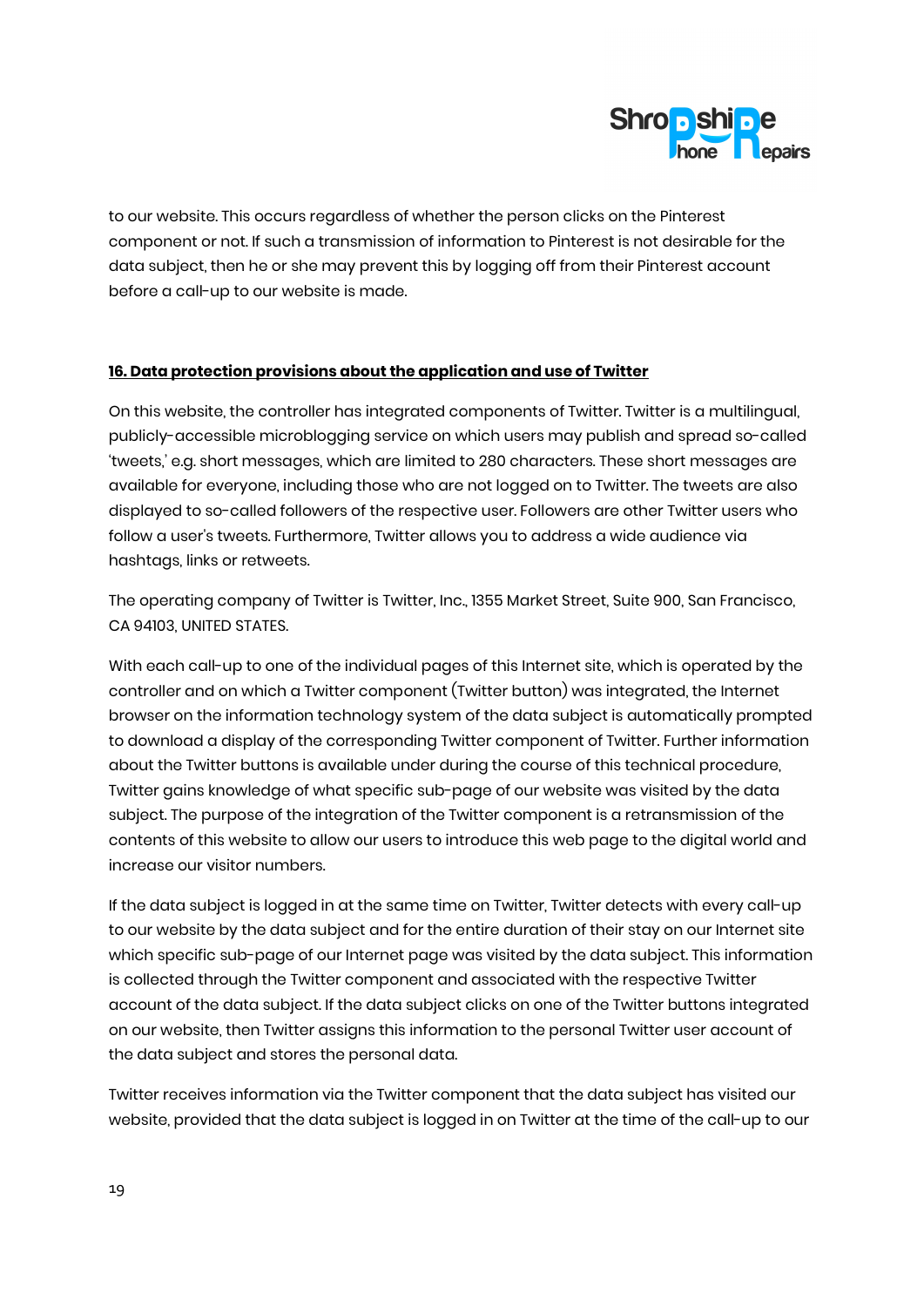

website. This occurs regardless of whether the person clicks on the Twitter component or not. If such a transmission of information to Twitter is not desirable for the data subject, then he or she may prevent this by logging off from their Twitter account before a call-up to our website is made.

### 17. Data protection provisions about the application and use of YouTube

On this website, the controller has integrated components of YouTube. YouTube is an Internet video portal that enables video publishers to set video clips and other users free of charge, which also provides free viewing, review and commenting on them. YouTube allows you to publish all kinds of videos, so you can access both full movies and TV broadcasts, as well as music videos, trailers, and videos made by users via the Internet portal.

The operating company of YouTube is YouTube, LLC, 901 Cherry Ave., San Bruno, CA 94066, UNITED STATES. The YouTube, LLC is a subsidiary of Google Inc., 1600 Amphitheatre Pkwy, Mountain View, CA 94043-1351, UNITED STATES.

With each call-up to one of the individual pages of this Internet site, which is operated by the controller and on which a YouTube component (YouTube video) was integrated, the Internet browser on the information technology system of the data subject is automatically prompted to download a display of the corresponding YouTube component. Further information about YouTube may be obtained under during the course of this technical procedure, YouTube and Google gain knowledge of what specific sub-page of our website was visited by the data subject.

If the data subject is logged in on YouTube, YouTube recognizes with each call-up to a subpage that contains a YouTube video, which specific sub-page of our Internet site was visited by the data subject. This information is collected by YouTube and Google and assigned to the respective YouTube account of the data subject.

YouTube and Google will receive information through the YouTube component that the data subject has visited our website, if the data subject at the time of the call to our website is logged in on YouTube; this occurs regardless of whether the person clicks on a YouTube video or not. If such a transmission of this information to YouTube and Google is not desirable for the data subject, the delivery may be prevented if the data subject logs off from their own YouTube account before a call-up to our website is made.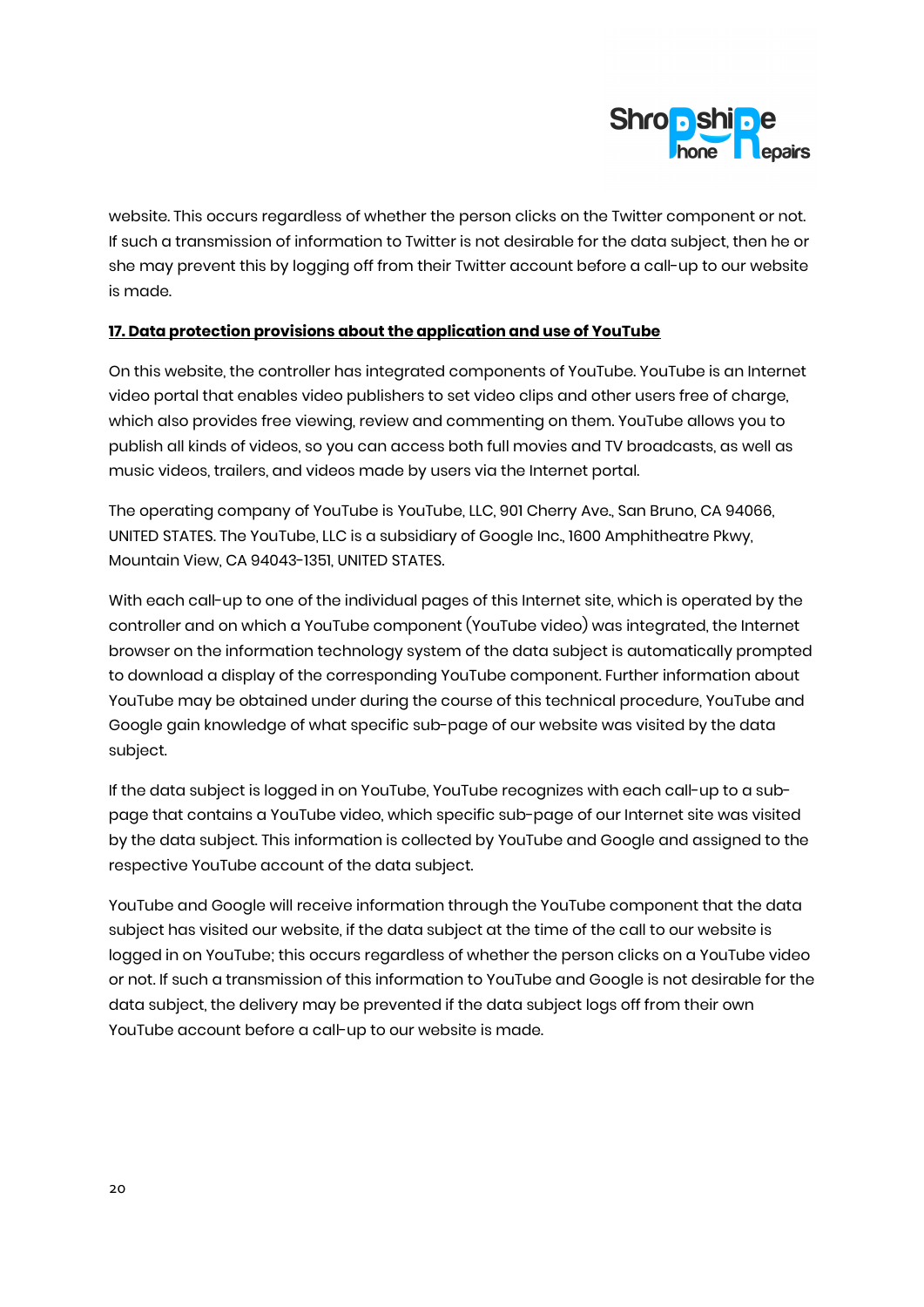

# 18. Payment Method: Data protection provisions about the use of PayPal as a payment processor

On this website, the controller has integrated components of PayPal. PayPal is an online payment service provider. Payments are processed via so-called PayPal accounts, which represent virtual private or business accounts. PayPal is also able to process virtual payments through credit cards when a user does not have a PayPal account. A PayPal account is managed via an e-mail address, which is why there are no classic account numbers. PayPal makes it possible to trigger online payments to third parties or to receive payments. PayPal also accepts trustee functions and offers buyer protection services.

The European operating company of PayPal is PayPal (Europe) S.à.r.l. & Cie. S.C.A., 22-24 Boulevard Royal, 2449 Luxembourg, Luxembourg.

If the data subject chooses "PayPal" as the payment option in the online shop during the ordering process, we automatically transmit the data of the data subject to PayPal. By selecting this payment option, the data subject agrees to the transfer of personal data required for payment processing.

The personal data transmitted to PayPal is usually first name, last name, address, email address, IP address, telephone number, mobile phone number, or other data necessary for payment processing. The processing of the purchase contract also requires such personal data, which are in connection with the respective order.

The transmission of the data is aimed at payment processing and fraud prevention. The controller will transfer personal data to PayPal, in particular, if a legitimate interest in the transmission is given. The personal data exchanged between PayPal and the controller for the processing of the data will be transmitted by PayPal to economic credit agencies. This transmission is intended for identity and creditworthiness checks.

PayPal will, if necessary, pass on personal data to affiliates and service providers or subcontractors to the extent that this is necessary to fulfill contractual obligations or for data to be processed in the order.

The data subject has the possibility to revoke consent for the handling of personal data at any time from PayPal. A revocation shall not have any effect on personal data which must be processed, used or transmitted in accordance with (contractual) payment processing.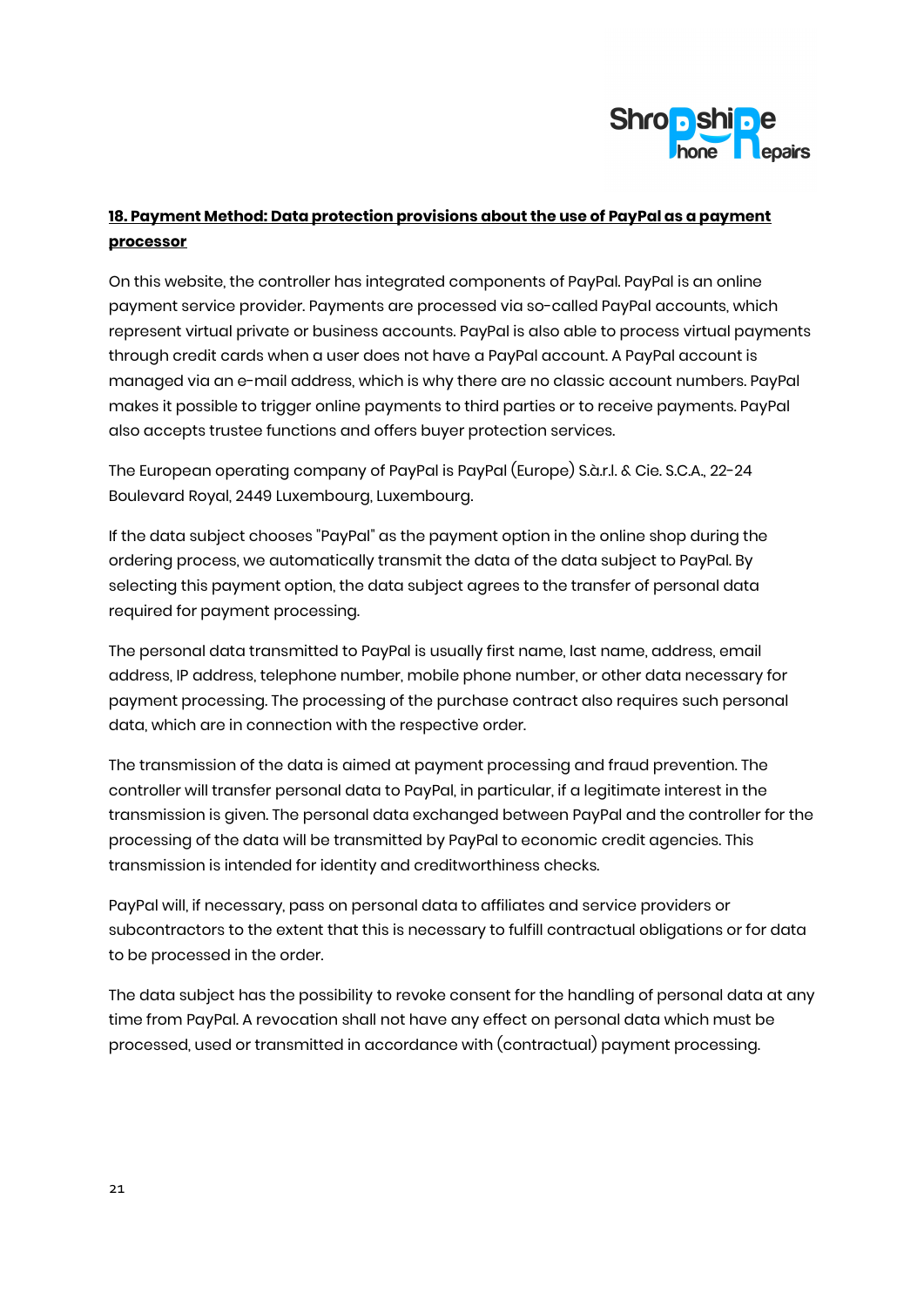

### 19. Legal basis for the processing

Art. 6(1) lit. a GDPR serves as the legal basis for processing operations for which we obtain consent for a specific processing purpose. If the processing of personal data is necessary for the performance of a contract to which the data subject is party, as is the case, for example, when processing operations are necessary for the supply of goods or to provide any other service, the processing is based on Article 6(1) lit. b GDPR. The same applies to such processing operations which are necessary for carrying out pre-contractual measures, for example in the case of inquiries concerning our products or services. Is our company subject to a legal obligation by which processing of personal data is required, such as for the fulfillment of tax obligations, the processing is based on Art. 6(1) lit. c GDPR. In rare cases, the processing of personal data may be necessary to protect the vital interests of the data subject or of another natural person. This would be the case, for example, if a visitor were injured in our company and his name, age, health insurance data or other vital information would have to be passed on to a doctor, hospital or other third party. Then the processing would be based on Art. 6(1) lit. d GDPR. Finally, processing operations could be based on Article 6(1) lit. f GDPR. This legal basis is used for processing.

operations which are not covered by any of the abovementioned legal grounds, if processing is necessary for the purposes of the legitimate interests pursued by our company or by a third party, except where such interests are overridden by the interests or fundamental rights and freedoms of the data subject which require protection of personal data. Such processing operations are particularly permissible because they have been specifically mentioned by the European legislator. He considered that a legitimate interest could be assumed if the data subject is a client of the controller (Recital 47 Sentence 2 GDPR).

## 20. The legitimate interests pursued by the controller or by a third party

Where the processing of personal data is based on Article 6(1) lit. f GDPR our legitimate interest is to carry out our business in favor of the well-being of all our employees and the shareholders.

## 21. Period for which the personal data will be stored

The criteria used to determine the period of storage of personal data is the respective statutory retention period. After expiration of that period, the corresponding data is routinely deleted, as long as it is no longer necessary for the fulfillment of the contract or the initiation of a contract.